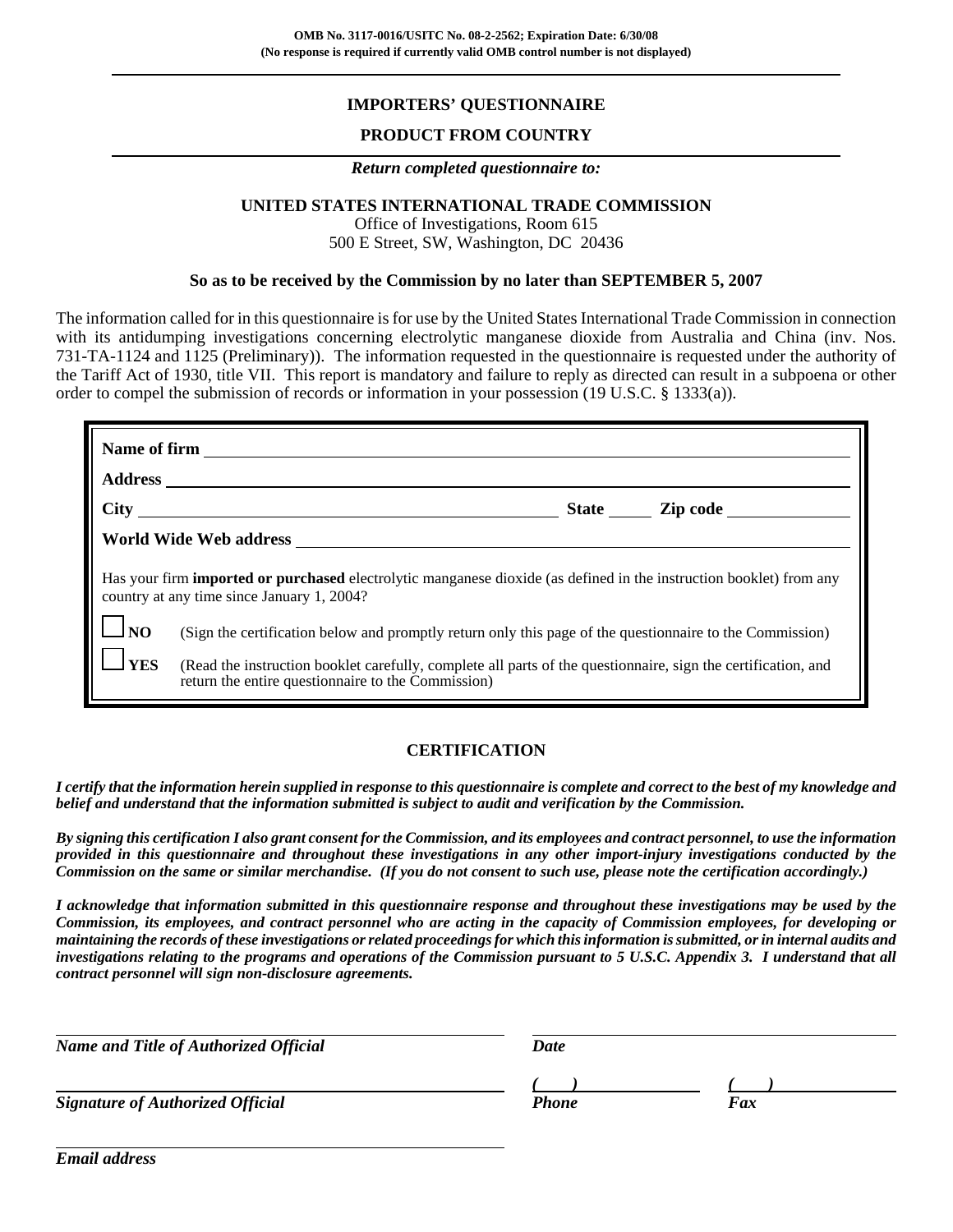## **PART I.**–**GENERAL QUESTIONS**

The questions in this questionnaire have been reviewed with market participants to ensure that issues of concern are adequately addressed and that data requests are sufficient, meaningful, and as limited as possible. Public reporting burden for this questionnaire is estimated to average 40 hours per response, including the time for reviewing instructions, searching existing data sources, gathering the data needed, and completing and reviewing the questionnaire. Send comments regarding the accuracy of this burden estimate or any other aspect of this collection of information, including suggestions for reducing the burden, to the Office of Investigations, U.S. International Trade Commission, 500 E Street, SW, Washington, DC 20436.

I-1a. Please report below the actual number of hours required and the cost to your firm of preparing the reply to this questionnaire and completing the form.

hours dollars

- I-1b. We are interested in any comments you may have for improving this questionnaire in general or the clarity of specific questions. Please attach such comments to your response or send them to the above address.
- I-2. Provide the name and address of establishment(s) covered by this questionnaire (see page 3 of the instruction booklet for reporting guidelines). If your firm is publicly traded, please specify the stock exchange and trading symbol.

|           | Is your firm owned, in whole or in part, by any other firm?                                                                                         |                               |
|-----------|-----------------------------------------------------------------------------------------------------------------------------------------------------|-------------------------------|
| $\Box$ No | $\perp$ Yes–List the following information.                                                                                                         |                               |
| Firm name | Address                                                                                                                                             | <b>Extent of</b><br>ownership |
|           |                                                                                                                                                     |                               |
|           | Does your firm have any related firms, either domestic or foreign, which are engaged in                                                             |                               |
|           | importing EMD from Australia or China into the United States or which are engaged in exporting<br>EMD from Australia or China to the United States? |                               |
| $\ln$     | $\Box$ Yes-List the following information.                                                                                                          |                               |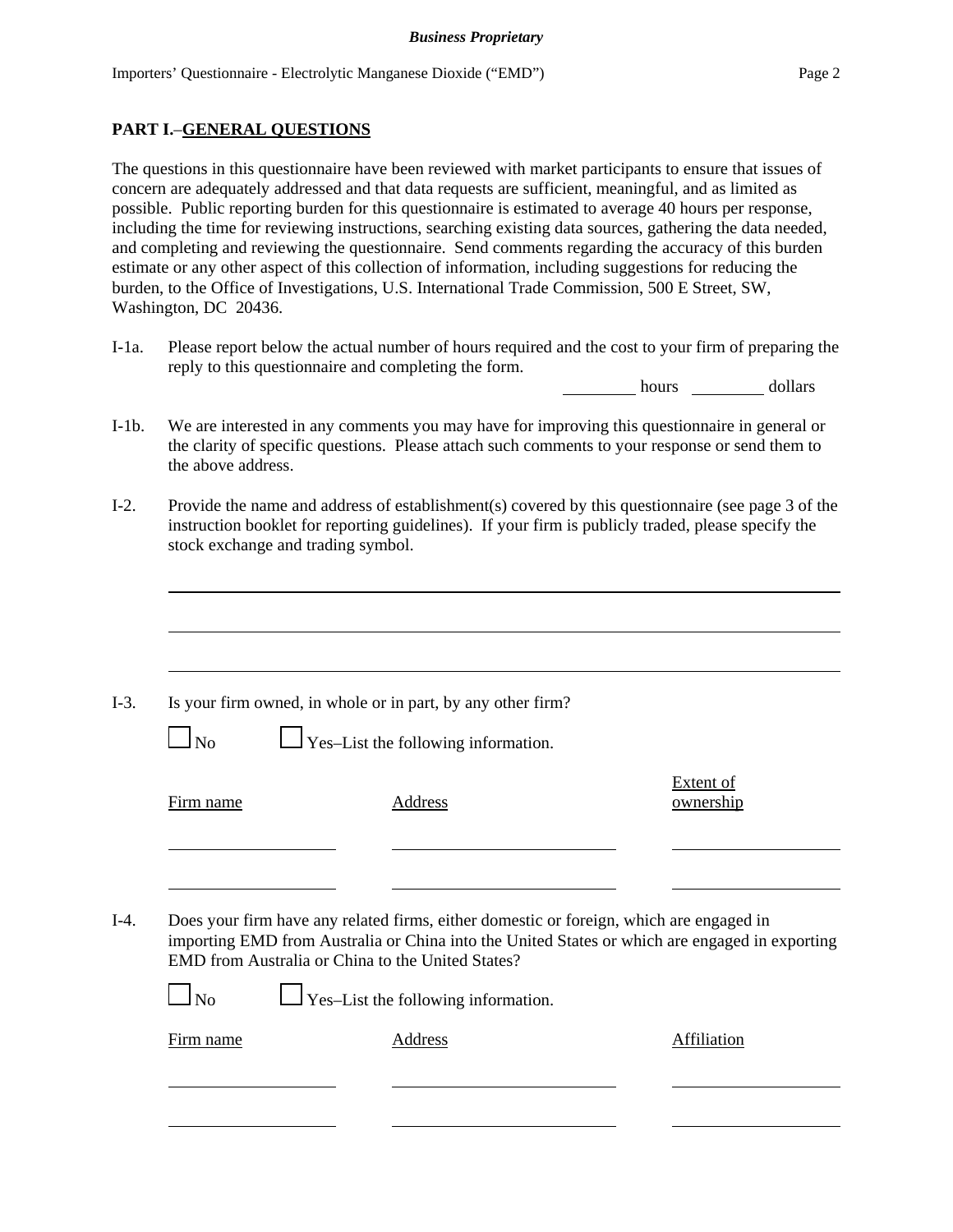# **PART I.**–**GENERAL QUESTIONS**–*Continued*

| $I-5.$  | production of EMD?                                                            | Does your firm have any related firms, either domestic or foreign, which are engaged in the                                                                                        |     |                                                                                                          |
|---------|-------------------------------------------------------------------------------|------------------------------------------------------------------------------------------------------------------------------------------------------------------------------------|-----|----------------------------------------------------------------------------------------------------------|
|         | <b>No</b>                                                                     | $\frac{1}{2}$ Yes-List the following information.                                                                                                                                  |     |                                                                                                          |
|         | Firm name                                                                     | <b>Address</b>                                                                                                                                                                     |     | <b>Affiliation</b>                                                                                       |
|         |                                                                               |                                                                                                                                                                                    |     |                                                                                                          |
| I-6.    | may be applicable.                                                            |                                                                                                                                                                                    |     | Please indicate the nature of your firm's importing operations on EMD. More than one answer              |
|         | Importer of record                                                            |                                                                                                                                                                                    |     | Takes title to the imported product(s)                                                                   |
|         |                                                                               | Consignee of the imported product(s)                                                                                                                                               |     | Customs broker or freight forwarder                                                                      |
| $I-7.$  |                                                                               | below (company name, address, telephone, and individual to contact).                                                                                                               |     | If your firm is an importer of record of EMD but is <b>not</b> the consignee, please list the consignees |
|         |                                                                               |                                                                                                                                                                                    |     |                                                                                                          |
| $I-8.$  |                                                                               | trade zones or bonded warehouses.                                                                                                                                                  |     | Please indicate whether your firm enters EMD into, or withdraws such merchandise from, foreign           |
|         | Foreign trade zones                                                           | <b>No</b>                                                                                                                                                                          | Yes |                                                                                                          |
|         | Bonded warehouses                                                             | $\ln$                                                                                                                                                                              | Yes |                                                                                                          |
| $I-9.$  | bond) program.                                                                |                                                                                                                                                                                    |     | Please indicate whether your firm imports EMD under the TIB (temporary importation under                 |
|         | ┍═┑<br><u>in the second property of the second property</u><br>N <sub>o</sub> | Yes                                                                                                                                                                                |     |                                                                                                          |
| $I-10.$ |                                                                               | To your knowledge, have the products subject to these investigations been the subject of any<br>other import relief investigations in the United States or in any other countries? |     |                                                                                                          |
|         | N <sub>o</sub>                                                                | $\Box$ Yes-Please specify. $\Box$                                                                                                                                                  |     |                                                                                                          |
|         |                                                                               |                                                                                                                                                                                    |     |                                                                                                          |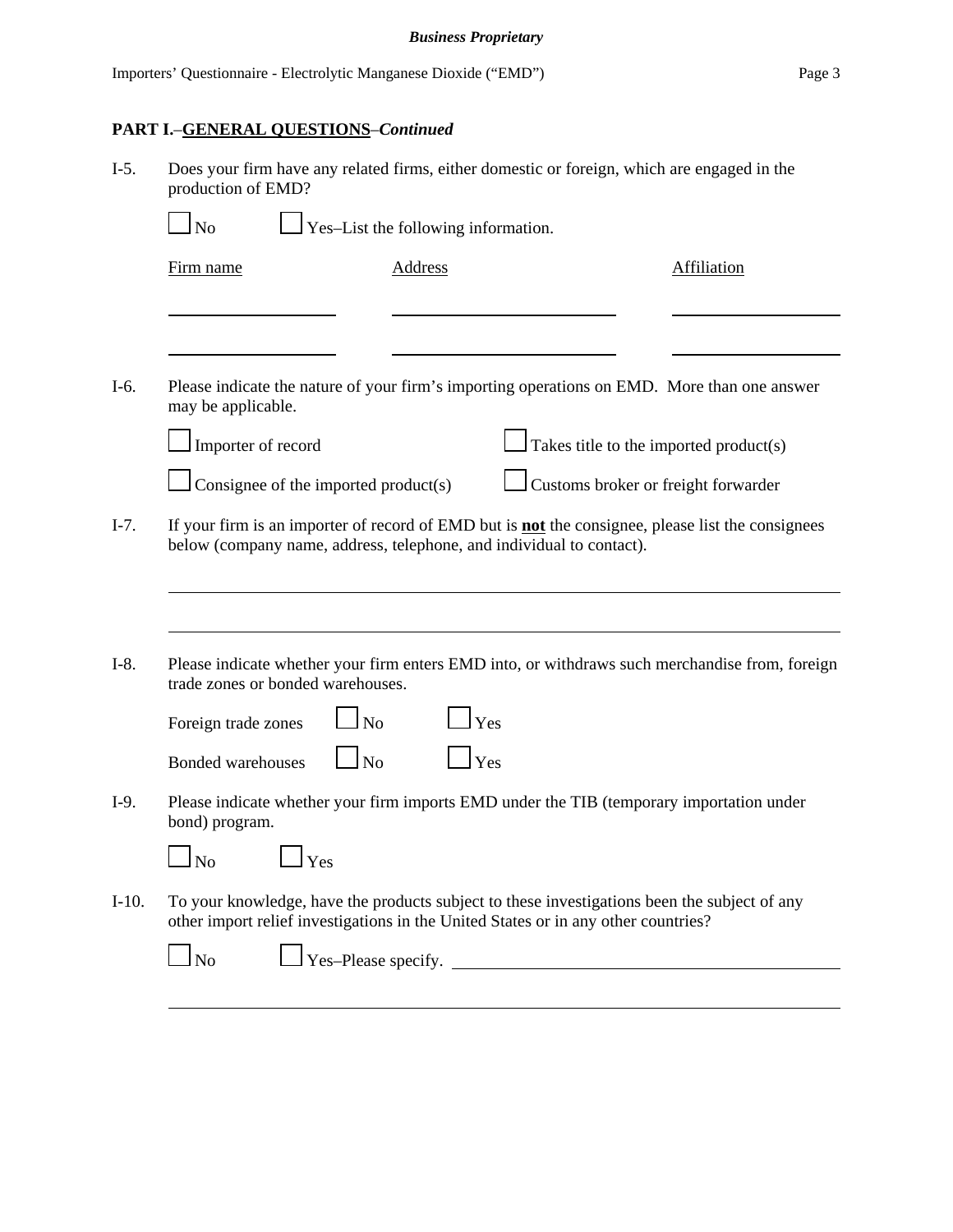# **PART II.**–**TRADE AND RELATED INFORMATION**

Further information on this part of the questionnaire can be obtained from Cynthia Trainor (202-205-3354; cynthia.trainor@usitc.gov). **Supply all data requested on a calendar-year basis.**

II-1. Who should be contacted regarding the requested trade and related information?

| Company contact: |                                                                   |                                                                                                                                                                                                                                                                                             |  |
|------------------|-------------------------------------------------------------------|---------------------------------------------------------------------------------------------------------------------------------------------------------------------------------------------------------------------------------------------------------------------------------------------|--|
|                  | Name and title                                                    |                                                                                                                                                                                                                                                                                             |  |
|                  | Phone No.                                                         | E-mail address                                                                                                                                                                                                                                                                              |  |
|                  | EMD since January 1, 2004?                                        | Has your firm experienced any plant openings, relocations, expansions, acquisitions,<br>consolidations, closures, or prolonged shutdowns because of strikes or equipment failure, or any<br>other change in the character of your operations or organization relating to the importation of |  |
| $\log$           |                                                                   | Yes-Supply details as to the time, nature, and significance of such changes.                                                                                                                                                                                                                |  |
|                  |                                                                   |                                                                                                                                                                                                                                                                                             |  |
|                  |                                                                   |                                                                                                                                                                                                                                                                                             |  |
|                  | delivery after June 30, 2007?                                     | Has your firm imported or arranged for the importation of EMD from Australia or China for                                                                                                                                                                                                   |  |
| $\log$           |                                                                   | Yes-Indicate when such orders are to be delivered and the quantities involved.                                                                                                                                                                                                              |  |
|                  |                                                                   |                                                                                                                                                                                                                                                                                             |  |
|                  |                                                                   |                                                                                                                                                                                                                                                                                             |  |
|                  | this product. If your reasons differ by source, please elaborate. | If your firm also produces EMD in the United States, please indicate your reasons for importing                                                                                                                                                                                             |  |
|                  |                                                                   |                                                                                                                                                                                                                                                                                             |  |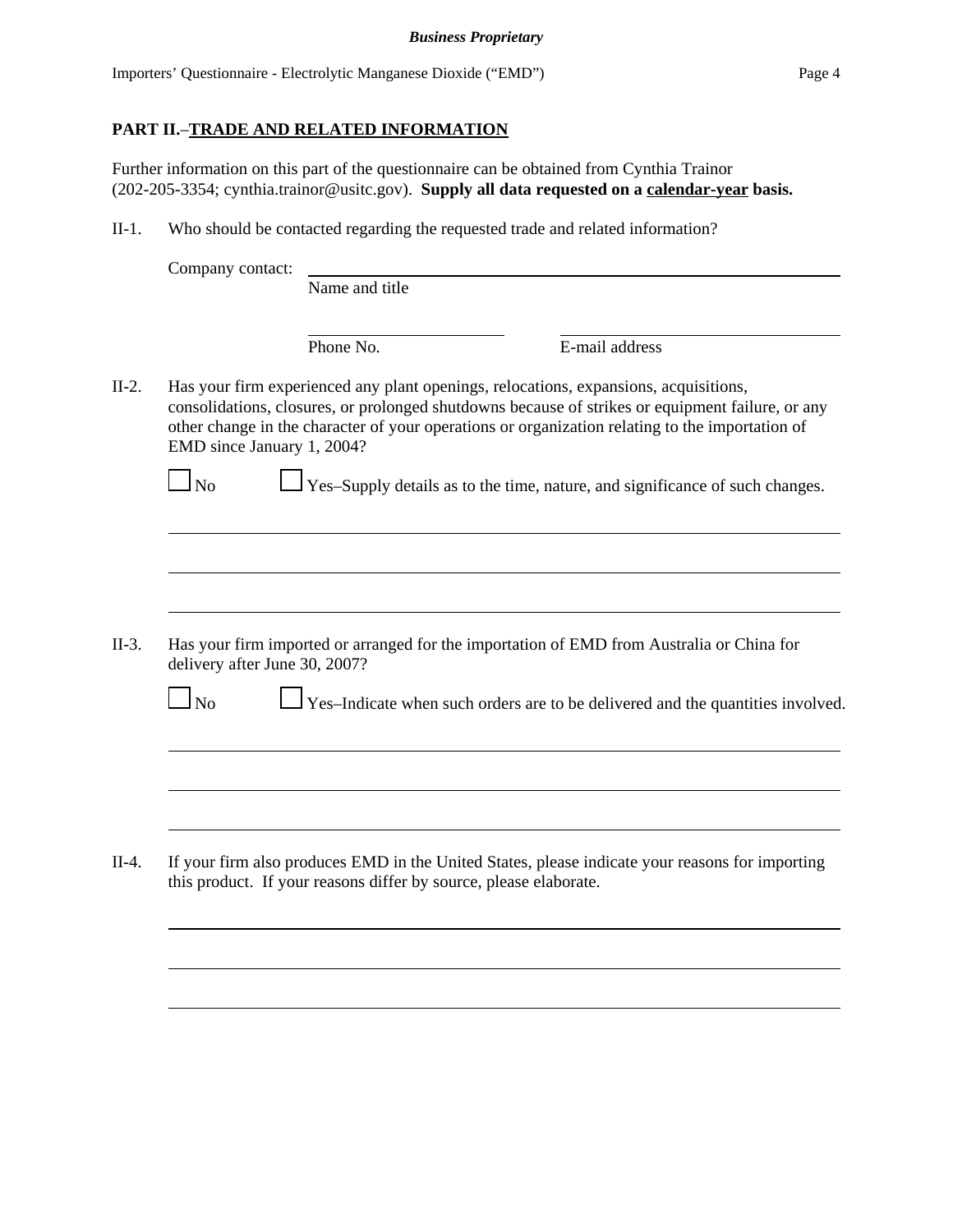# **PART II.**–**TRADE AND RELATED INFORMATION**–*Continued*

II-5. **IMPORTS BY SOURCE**.–Report your firm's imports and your firm's shipments and inventories of EMD imported by your firm during the specified periods. (See definitions in the instruction booklet.) **Report separately for each country listed on page 1 of the questionnaire and for all other sources combined. Photocopy as many pages as you need and identify the country for which you are reporting in the space provided.**

| <b>Australia</b>                                     | China                                                  | All other sources combined <sup>1</sup>                                                                                                                                                                                                                                                                                                  |                       |      |      |              |      |
|------------------------------------------------------|--------------------------------------------------------|------------------------------------------------------------------------------------------------------------------------------------------------------------------------------------------------------------------------------------------------------------------------------------------------------------------------------------------|-----------------------|------|------|--------------|------|
|                                                      |                                                        | (Quantity in short tons, value in \$1,000)                                                                                                                                                                                                                                                                                               |                       |      |      |              |      |
|                                                      |                                                        |                                                                                                                                                                                                                                                                                                                                          | <b>Calendar years</b> |      |      | January-June |      |
|                                                      | <b>Item</b>                                            |                                                                                                                                                                                                                                                                                                                                          | 2004                  | 2005 | 2006 | 2006         | 2007 |
|                                                      |                                                        | <b>BEGINNING-OF-PERIOD INVENTORIES (quantity)</b>                                                                                                                                                                                                                                                                                        |                       |      |      |              |      |
| <b>IMPORTS:2</b>                                     |                                                        |                                                                                                                                                                                                                                                                                                                                          |                       |      |      |              |      |
| Quantity of imports                                  |                                                        |                                                                                                                                                                                                                                                                                                                                          |                       |      |      |              |      |
| Value of imports                                     |                                                        |                                                                                                                                                                                                                                                                                                                                          |                       |      |      |              |      |
| <b>U.S. SHIPMENTS:</b>                               |                                                        |                                                                                                                                                                                                                                                                                                                                          |                       |      |      |              |      |
|                                                      | <b>Commercial shipments:</b>                           |                                                                                                                                                                                                                                                                                                                                          |                       |      |      |              |      |
|                                                      | Quantity of commercial shipments                       |                                                                                                                                                                                                                                                                                                                                          |                       |      |      |              |      |
|                                                      | Value of commercial shipments                          |                                                                                                                                                                                                                                                                                                                                          |                       |      |      |              |      |
|                                                      | Internal consumption/company transfers:                |                                                                                                                                                                                                                                                                                                                                          |                       |      |      |              |      |
|                                                      |                                                        | Quantity of internal consumption/transfers                                                                                                                                                                                                                                                                                               |                       |      |      |              |      |
| Value <sup>3</sup> of internal consumption/transfers |                                                        |                                                                                                                                                                                                                                                                                                                                          |                       |      |      |              |      |
| <b>EXPORT SHIPMENTS:4</b>                            |                                                        |                                                                                                                                                                                                                                                                                                                                          |                       |      |      |              |      |
|                                                      | Quantity of export shipments                           |                                                                                                                                                                                                                                                                                                                                          |                       |      |      |              |      |
|                                                      | Value of export shipments                              |                                                                                                                                                                                                                                                                                                                                          |                       |      |      |              |      |
|                                                      | END-OF-PERIOD INVENTORIES <sup>5</sup> (quantity)      |                                                                                                                                                                                                                                                                                                                                          |                       |      |      |              |      |
|                                                      |                                                        | <b>U.S. SHIPMENTS TO DISTRIBUTORS (quantity)</b>                                                                                                                                                                                                                                                                                         |                       |      |      |              |      |
|                                                      | <b>U.S. SHIPMENTS TO END USERS (quantity)</b>          |                                                                                                                                                                                                                                                                                                                                          |                       |      |      |              |      |
|                                                      | <sup>1</sup> Please identify these sources:            |                                                                                                                                                                                                                                                                                                                                          |                       |      |      |              |      |
|                                                      | <sup>2</sup> Identify the foreign producers, if known: |                                                                                                                                                                                                                                                                                                                                          |                       |      |      |              |      |
|                                                      |                                                        | <sup>3</sup> Sales to related firms (including internal consumption) must be valued at fair market value. In the event that you use<br>a different basis for valuing these sales within your company, please specify that basis (e.g., cost, cost plus, etc.) and<br>provide value data using that basis for 2004, 2005, and 2006 below: |                       |      |      |              |      |
|                                                      | <sup>4</sup> Identify your principal export markets:   |                                                                                                                                                                                                                                                                                                                                          |                       |      |      |              |      |
| Yes                                                  | No-Please explain:                                     | <sup>5</sup> Reconciliation of data .-- Note that the quantities reported above should reconcile as follows: beginning-of-period<br>inventories, plus imports, less total shipments, equals end-of-period inventories. Do the data reported reconcile?                                                                                   |                       |      |      |              |      |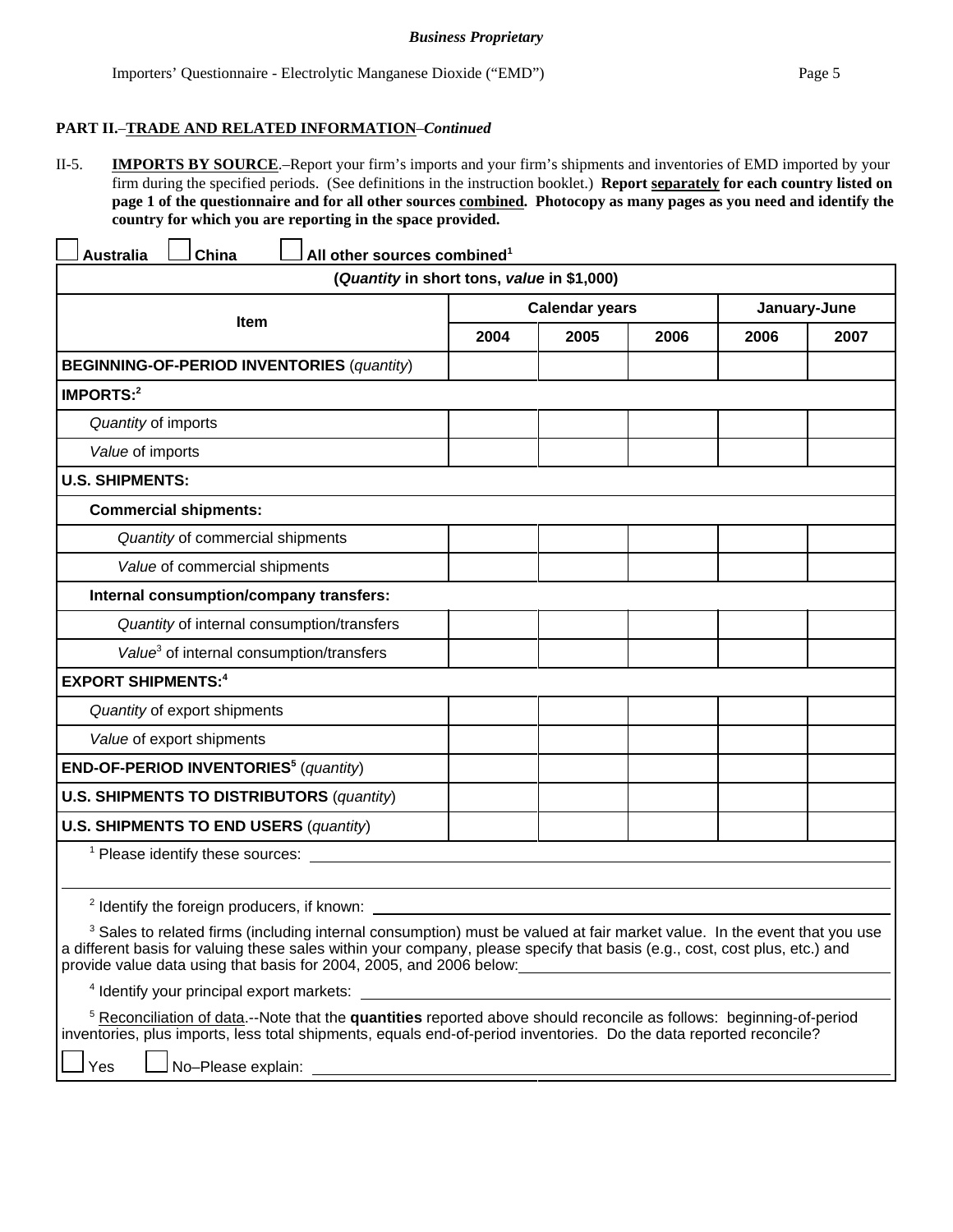# **PART II.**–**TRADE AND RELATED INFORMATION**–*Continued*

II-6. Report your firm's U.S. shipments during the specified periods of the various "grades" of EMD that you imported. Please be advised that these grades are within the definition of EMD and are merely subsets of the EMD wtihin the scope of these investigations. Therefore, the sum of the shipment data of all grades shown in question II-5 should equal total U.S. shipments of imports shown in question II-6.

| (Quantity in short tons, value in \$1,000)         |                       |      |      |              |      |
|----------------------------------------------------|-----------------------|------|------|--------------|------|
|                                                    | <b>Calendar years</b> |      |      | January-June |      |
| <b>Item</b>                                        | 2004                  | 2005 | 2006 | 2006         | 2007 |
| <b>U.S. SHIPMENTS OF ALKALINE GRADE EMD:</b>       |                       |      |      |              |      |
| <b>Commercial shipments:</b>                       |                       |      |      |              |      |
| Quantity of commercial shipments                   |                       |      |      |              |      |
| Value of commercial shipments                      |                       |      |      |              |      |
| Internal consumption/transfers to related firms:   |                       |      |      |              |      |
| Quantity of internal consumption                   |                       |      |      |              |      |
| Value <sup>2</sup> of internal consumption         |                       |      |      |              |      |
| U.S. SHIPMENTS OF "HIGH DRAIN" ALKALINE GRADE EMD: |                       |      |      |              |      |
| <b>Commercial shipments:</b>                       |                       |      |      |              |      |
| Quantity of commercial shipments                   |                       |      |      |              |      |
| Value of commercial shipments                      |                       |      |      |              |      |
| Internal consumption/transfers to related firms:   |                       |      |      |              |      |
| Quantity of internal consumption                   |                       |      |      |              |      |
| Value <sup>2</sup> of internal consumption         |                       |      |      |              |      |
| <b>U.S. SHIPMENTS OF LITHIUM GRADE EMD:</b>        |                       |      |      |              |      |
| <b>Commercial shipments:</b>                       |                       |      |      |              |      |
| Quantity of commercial shipments                   |                       |      |      |              |      |
| Value of commercial shipments                      |                       |      |      |              |      |
| Internal consumption/transfers to related firms:   |                       |      |      |              |      |
| Quantity of internal consumption                   |                       |      |      |              |      |
| Value <sup>2</sup> of internal consumption         |                       |      |      |              |      |
| U.S. SHIPMENTS OF ZINC CHLORIDE GRADE EMD:         |                       |      |      |              |      |
| <b>Commercial shipments:</b>                       |                       |      |      |              |      |
| Quantity of commercial shipments                   |                       |      |      |              |      |
| Value of commercial shipments                      |                       |      |      |              |      |
| Internal consumption/transfers to related firms:   |                       |      |      |              |      |
| Quantity of internal consumption                   |                       |      |      |              |      |
| Value <sup>2</sup> of internal consumption         |                       |      |      |              |      |
| <b>TOTAL (Quantity)</b>                            |                       |      |      |              |      |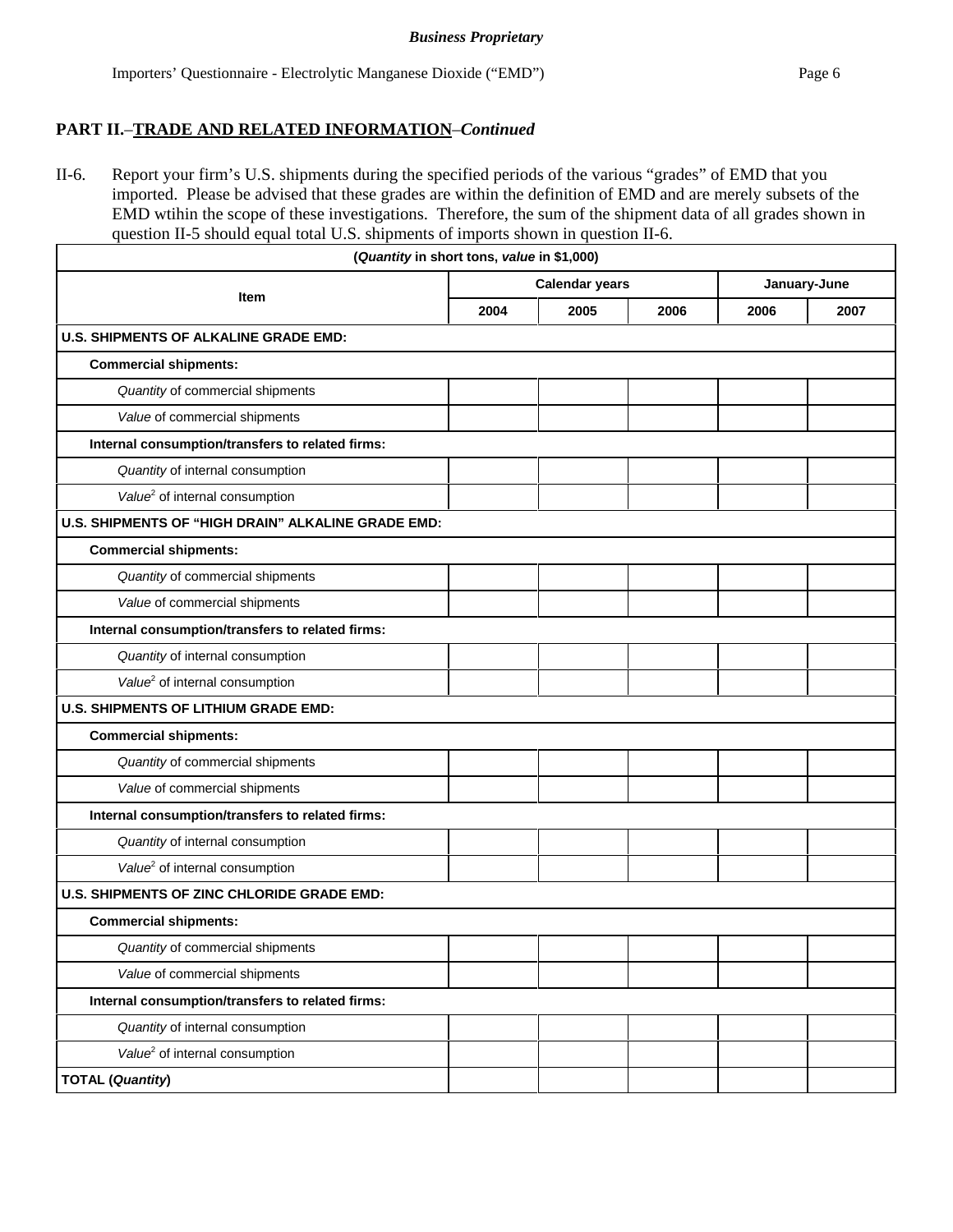Importers' Questionnaire - Electrolytic Manganese Dioxide ("EMD") Page 7

# **PART III.**–**PRICING AND RELATED INFORMATION**

Further information on this part of the questionnaire can be obtained from Gerry Benedick (202-205-3244).

III-1. Who should be contacted regarding the requested pricing and related information?

Company contact:

Name and title

Phone No. **E**-mail address

**Check here** \_\_\_\_, if your U.S. firm imports EMD from Australia, China, and/or nonsubject countries and sells this imported EMD to U.S. battery-producer customers. Report the selling price data requested in sections III-A.1 and III-A.2, and then proceed to section III-B.

**Check here** \_\_\_\_, if your firm is a U.S. producer of batteries and imports and/or purchases EMD (regardless of country of origin, including the United States) for its captive use. Report the specified quarterly price data for your captive imports in section III–A.3; report bid-price information for EMD that your firm imports directly and/or purchases for its captive use in section III-A.4; then proceed to section III-B.

# **Section III-A.1**–**QUARTERLY SELLING PRICE DATA**

COMPLETE THIS SECTION ONLY IF YOUR FIRM IS A U.S. IMPORTER THAT SELLS ITS IMPORTED EMD TO U.S. PRODUCERS OF BATTERIES.

This section requests total quarterly selling quantity and value data concerning your firm's U.S. commercial shipments to U.S. battery producers *unrelated to your firm* of its (1) EMD from **Australia** and **China**, and (2) EMD from your firm's **largest (in short tons imported during January 2004-June 2007) nonsubject country** source for the EMD product shown below. Report the requested pricing data only for the following product shipped to U.S. battery producer customers during January 2004-June 2007:

*Product 1***.--Standard alkaline grade electrolytic manganese dioxide in powder form.** 

**Please note that total dollar values should be your f.o.b., U.S. point of shipment and should not include U.S.-inland transportation costs to your U.S. customers. For any sales that were on a delivered basis, deduct from the delivered price any U.S.-inland freight and shipping charges from your U.S. shipping point to your U.S. customers and report the resulting effective f.o.b. U.S. point of shipment value (***do not report transactions where you cannot report values, either actual or adjusted, on a f.o.b. U.S. point of shipment basis***). Total dollar values should reflect the FINAL NET amount paid to you (i.e., should be net of all deductions for discounts, rebates, etc.). See instruction booklet.**

**Report the requested pricing data in the table on the following page for sales to U.S. battery producers unrelated to your firm for the specified EMD product that your firm imported from Australia, China, and from your firm's largest (in short tons imported) nonsubject country source (copy the table as necessary to report the pricing data separately for the specified EMD product by country of origin).**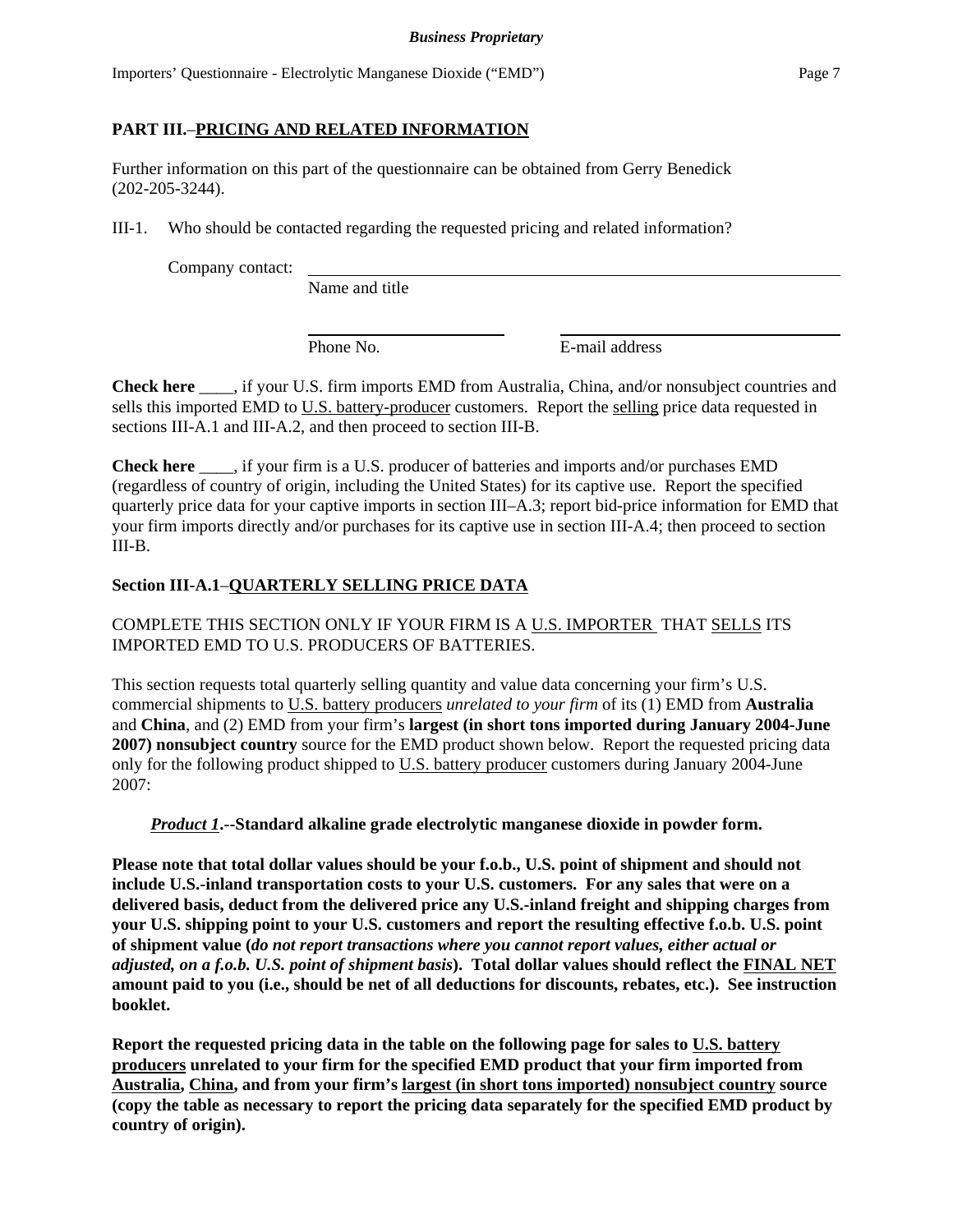## **Section III-A.1**–**QUARTERLY SELLING PRICE DATA**–*Continued*

**COPY THIS PAGE AS NECESSARY.** Complete a separate page for the specified EMD product that your firm imported from **Australia**, **China**, and your firm's **largest nonsubject country** source that it then sold to U.S. battery producers unrelated to your firm. Complete a separate page for each country of origin and check the appropriate country box below for each page (specify the largest nonsubject country for which you are reporting).



 **Largest nonsubject country: Please specify** 

|                           | (Quantity in pounds, value in dollars) |           |
|---------------------------|----------------------------------------|-----------|
| <b>Period of shipment</b> | Quantity                               | Value $1$ |
| 2004:                     |                                        |           |
| January-March             |                                        |           |
| April-June                |                                        |           |
| July-September            |                                        |           |
| October-December          |                                        |           |
| 2005:                     |                                        |           |
| January-March             |                                        |           |
| April-June                |                                        |           |
| July-September            |                                        |           |
| October-December          |                                        |           |
| 2006:                     |                                        |           |
| January-March             |                                        |           |
| April-June                |                                        |           |
| July-September            |                                        |           |
| October-December          |                                        |           |
| 2007:                     |                                        |           |
| January-March             |                                        |           |
| April-June                |                                        |           |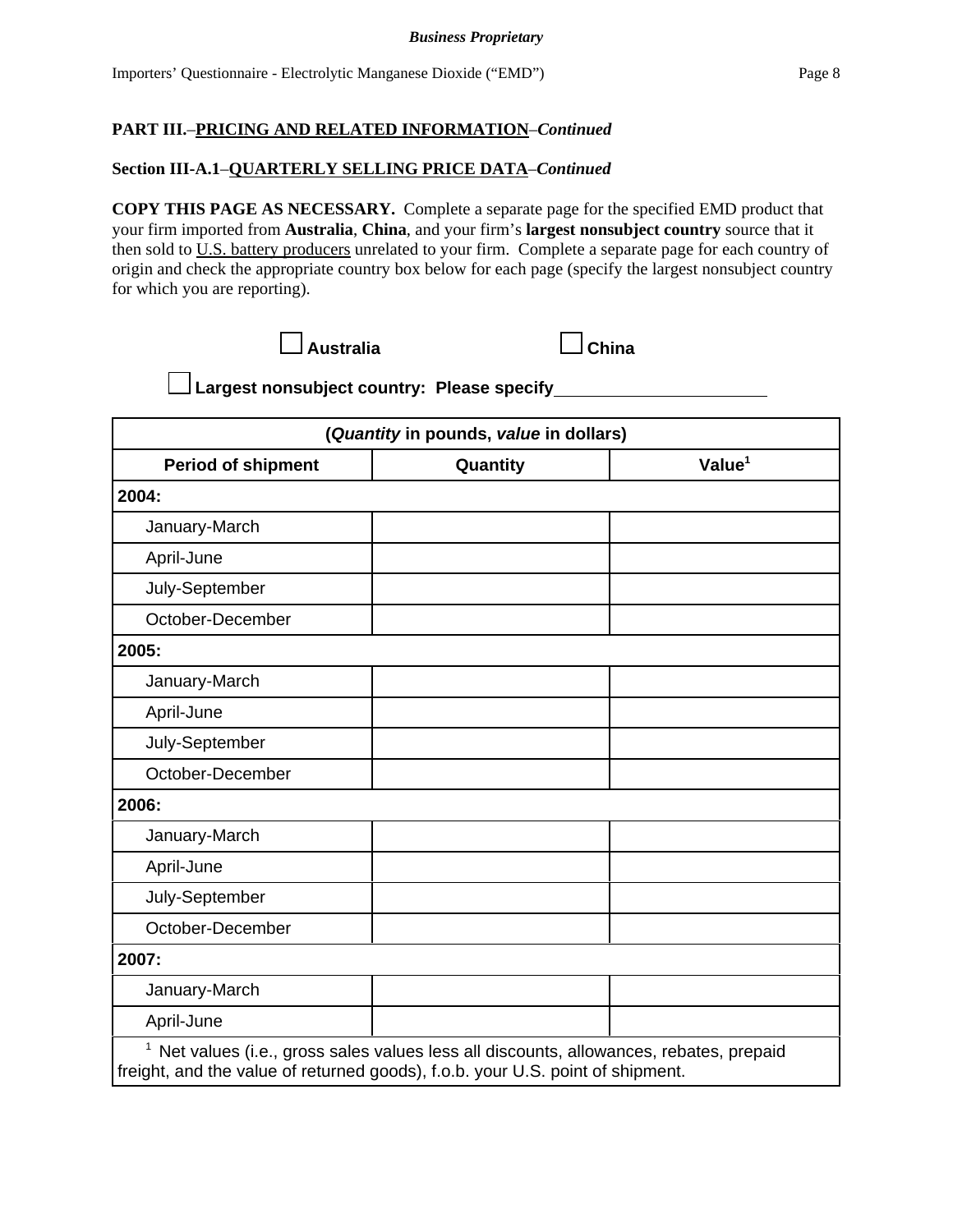# **Section III-A.2**–**BID-PRICE SALES INFORMATION**

COMPLETE THIS SECTION ONLY IF YOUR FIRM IS A U.S. IMPORTER THAT SELLS ITS IMPORTED EMD PRODUCT  $1^1$  TO U.S. PRODUCERS OF BATTERIES.

III-A.2-1 Please identify below your top 5 U.S. customers (in descending order) to which you sold your imported product 1 from Australia and from China on a bid basis during January 2004-June 2007. For each firm indicate whether it was an end user, distributor, retailer, or other type (specify) of purchaser of product 1, and identify the intended use(s) of product 1, if known, for each purchaser.

|    | <b>Purchaser name</b>                                              | Type of purchaser | Intended use(s) of product 1 |  |  |
|----|--------------------------------------------------------------------|-------------------|------------------------------|--|--|
|    | Australian product 1 (standard alkaline grade EMD in powder form): |                   |                              |  |  |
| 1. |                                                                    |                   |                              |  |  |
| 2. |                                                                    |                   |                              |  |  |
| 3. |                                                                    |                   |                              |  |  |
| 4. |                                                                    |                   |                              |  |  |
| 5. |                                                                    |                   |                              |  |  |
|    | Chinese product 1 (standard alkaline grade EMD in powder form):    |                   |                              |  |  |
| 1. |                                                                    |                   |                              |  |  |
| 2. |                                                                    |                   |                              |  |  |
| 3. |                                                                    |                   |                              |  |  |
| 4. |                                                                    |                   |                              |  |  |
| 5. |                                                                    |                   |                              |  |  |

III-A.2.-2 When your firm submitted bid prices for its imported product 1 from Australia and/or China to U.S. purchasers during January 2004-June 2007, how frequently did the bid prices and quantities apply to:

| Only a single U.S. plant for each purchaser  |
|----------------------------------------------|
| Multiple U.S. plants for each purchaser      |
| U.S. and offshore plants for each purchaser_ |
| China:                                       |
| Only a single U.S. plant for each purchaser  |
| Multiple U.S. plants for each purchaser      |
| U.S. and offshore plants for each purchaser  |
|                                              |

<sup>1</sup> Standard alkaline grade electrolytic manganese dioxide in powder form.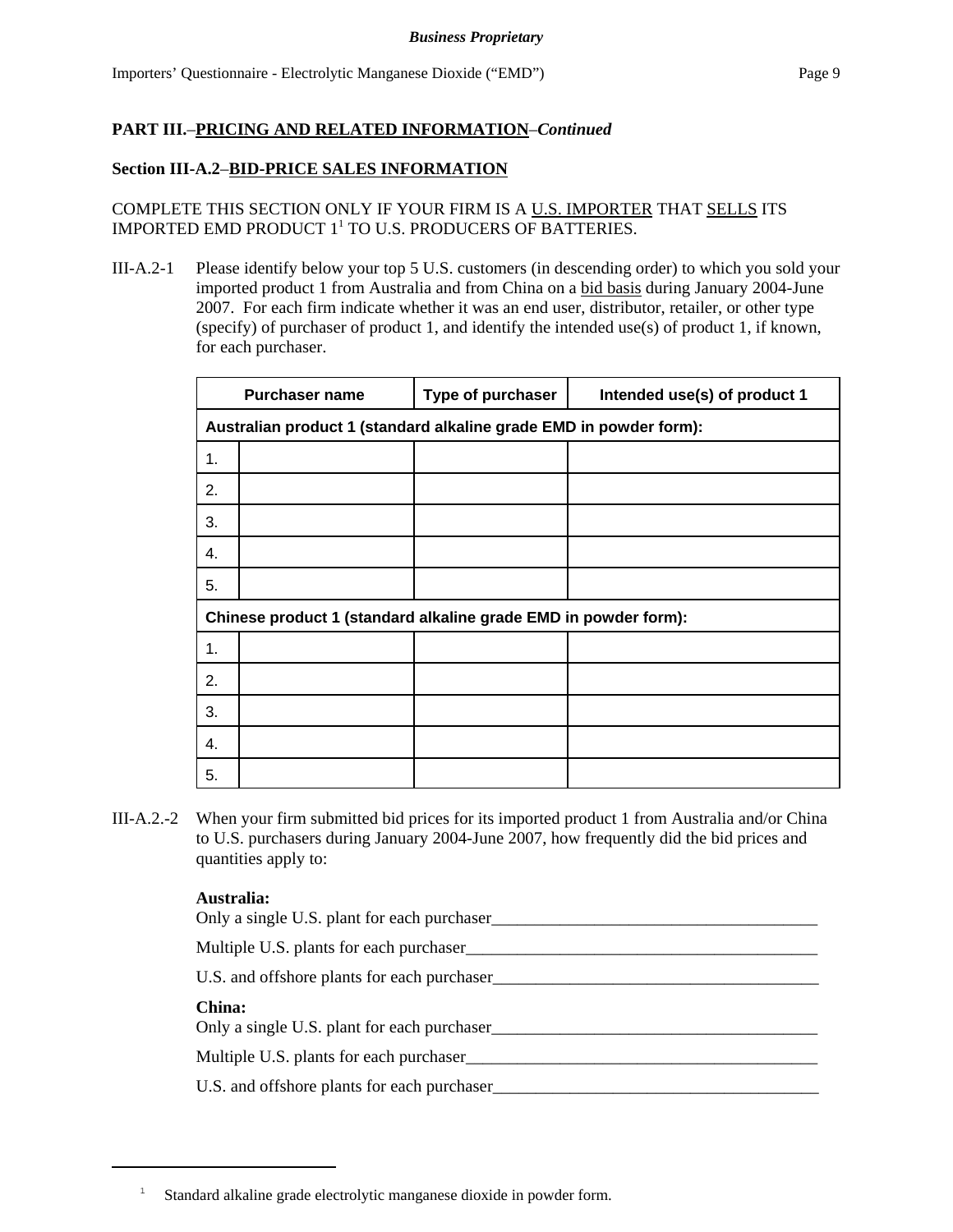#### *Business Proprietary*

# **PART III.**–**PRICING AND RELATED INFORMATION**–*Continued*

# **Section III-A.2**–**BID-PRICE SALES INFORMATION–***Continued*

| $III-A.2-3$ | a) Is your firm's imported product 1 from Australia and/or China required to be qualified to<br>its U.S. customers?                                                                                                                  |
|-------------|--------------------------------------------------------------------------------------------------------------------------------------------------------------------------------------------------------------------------------------|
|             | Australia: $\Box$ Yes $\Box$ No China: $\Box$ Yes $\Box$ No                                                                                                                                                                          |
|             | b) Does your firm need to separately qualify as a supplier of product 1 imported from<br>Australia and/or China to each of multiple U.S. plant locations of each of its U.S. customers?                                              |
|             | Australia: $\Box$ Yes $\Box$ No China: $\Box$ Yes $\Box$ No<br>If yes, please explain below.                                                                                                                                         |
|             | Australia: <u>New York: New York: New York: New York: New York: New York: New York: New York: New York: New York: New York: New York: New York: New York: New York: New York: New York: New York: New York: New York: New York: </u> |
|             | China: China and China and China and China and China and China and China and China and China and China and China and China and China and China and China and China and China and China and China and China and China and China       |
|             | c) If your firm is qualified as a supplier of product 1 imported from Australia and/or China to<br>its customers' U.S. plants, does this qualification extend to overseas facilities of these<br>customers?                          |
|             | Australia: $\Box$ Yes $\Box$ No China: $\Box$ Yes $\Box$ No<br>If no, please explain.                                                                                                                                                |
|             | Australia: <u>New Australia</u>                                                                                                                                                                                                      |
|             |                                                                                                                                                                                                                                      |
| $III-A.2-4$ | Please explain below the bid process for your firm's product 1 imported from Australia<br>and/or China as it applied to your U.S. customers during January 2004-June 2007.                                                           |
|             |                                                                                                                                                                                                                                      |
|             |                                                                                                                                                                                                                                      |
|             |                                                                                                                                                                                                                                      |
|             |                                                                                                                                                                                                                                      |
|             |                                                                                                                                                                                                                                      |
|             | China:                                                                                                                                                                                                                               |
|             |                                                                                                                                                                                                                                      |
|             |                                                                                                                                                                                                                                      |
|             |                                                                                                                                                                                                                                      |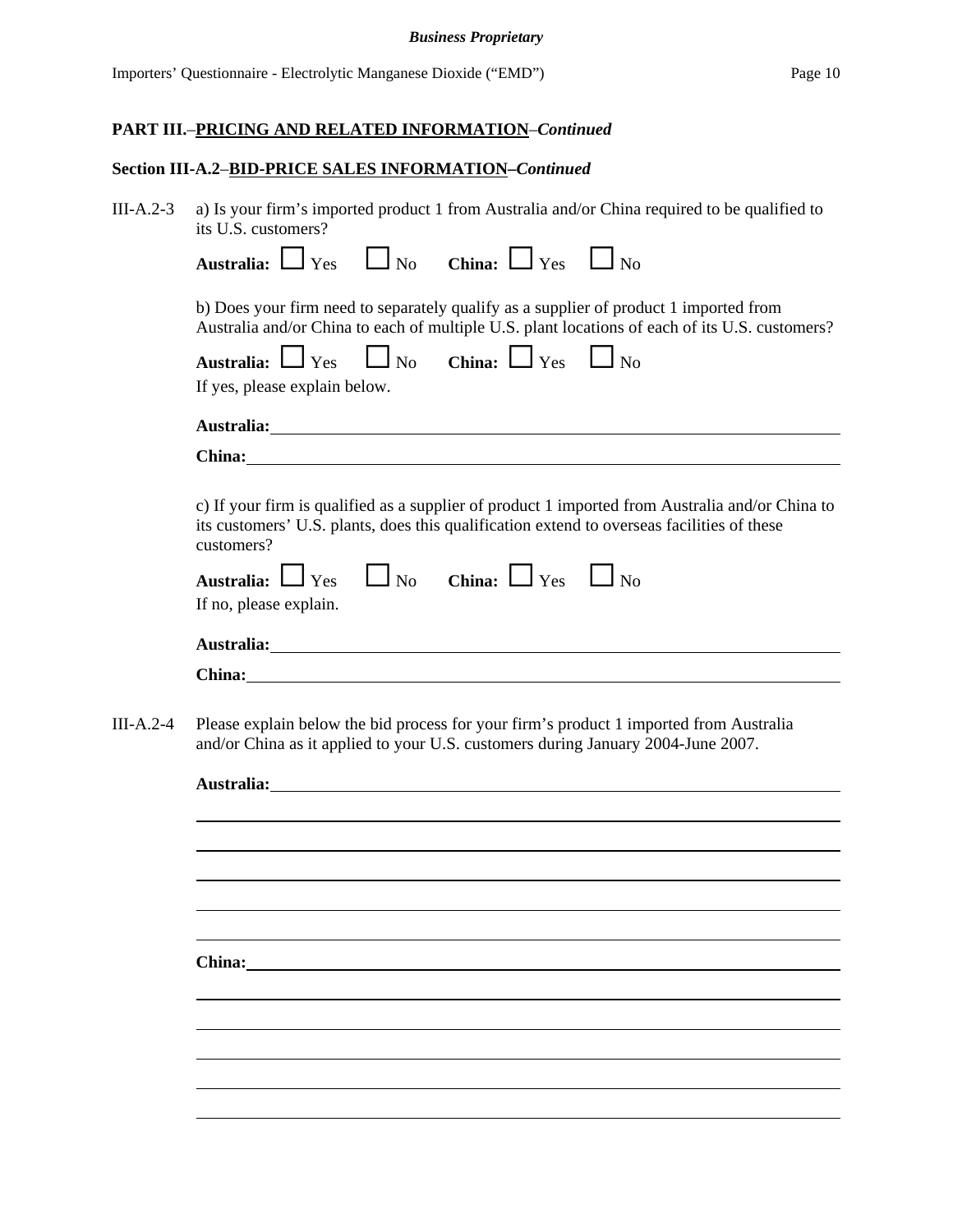#### *Business Proprietary*

# **PART III.**–**PRICING AND RELATED INFORMATION**–*Continued*

## **Section III-A.3**–**QUARTERLY IMPORT PRICE DATA**

# COMPLETE THIS SECTION ONLY IF YOUR FIRM IS A U.S. PRODUCER OF BATTERIES THAT IMPORTS EMD FOR CAPTIVE USE.

This section requests total quarterly purchase quantity and value data concerning your firm's imports of EMD shipments for captive use received from suppliers *unrelated to your firm* of (1) EMD from **Australia** and **China**, and (2) EMD from your firm's **largest (in short tons imported during January 2004-June 2007) nonsubject country** source for the EMD product shown below. Report the requested pricing data only for the following product shipped to your firm during January 2004-June 2007:

#### *Product 1***.--Standard alkaline grade electrolytic manganese dioxide in powder form.**

**Please note that total dollar values should be the U.S. c.i.f., landed, duty-paid values and should not include U.S.-inland transportation costs to your U.S. location(s)/plant(s). For any imports that were on a delivered basis to your U.S. location(s)/plant(s), deduct from the delivered price any U.S. inland freight and shipping charges to your U.S. location(s)/plant(s) and report the resulting effective U.S. c.i.f., landed, duty-paid value (***do not report transactions where you cannot report values, either actual or adjusted, on a U.S. c.i.f., landed, duty-paid value basis***). Total dollar values should reflect the FINAL NET amount paid by you (i.e., should be net of all deductions for discounts, rebates, etc.). See instruction booklet.**

**Report the requested pricing data in the table on the following page for your firm's imports of EMD for captive use from suppliers unrelated to your firm for the specified EMD product that your firm imported from Australia, China, and from your firm's largest (in short tons imported) nonsubject country source (copy the table as necessary to report the pricing data separately for the specified EMD product by country of origin).**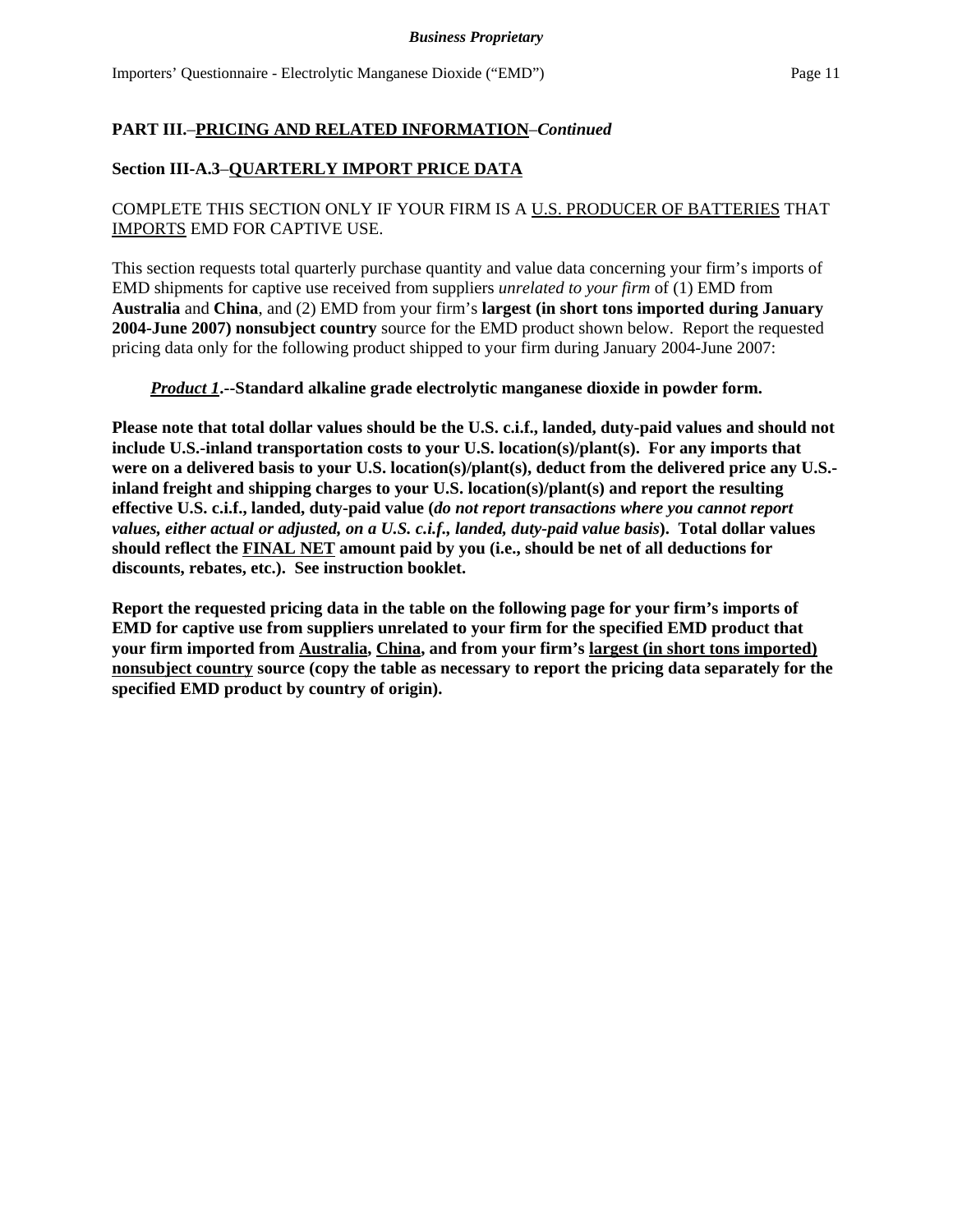## **Section III-A.3**–**QUARTERLY IMPORT PRICE DATA–***Continued*

**COPY THIS PAGE AS NECESSARY.** Complete a separate page for the standard alkaline grade EMD in powder form that your firm imported from **Australia**, **China**, and your firm's **largest nonsubject country** source for your firm's captive use in its U.S. battery-production operations. Complete a separate page for each country of origin and check the appropriate country box below for each page (specify the largest nonsubject country for which you are reporting).

| $\Box$ Australia | $\Box$ China |
|------------------|--------------|
|------------------|--------------|

 **Largest nonsubject country: Please specify** 

| (Quantity in pounds, value in dollars) |          |                    |  |
|----------------------------------------|----------|--------------------|--|
| <b>Period of shipment</b>              | Quantity | Value <sup>1</sup> |  |
| 2004:                                  |          |                    |  |
| January-March                          |          |                    |  |
| April-June                             |          |                    |  |
| July-September                         |          |                    |  |
| October-December                       |          |                    |  |
| 2005:                                  |          |                    |  |
| January-March                          |          |                    |  |
| April-June                             |          |                    |  |
| July-September                         |          |                    |  |
| October-December                       |          |                    |  |
| 2006:                                  |          |                    |  |
| January-March                          |          |                    |  |
| April-June                             |          |                    |  |
| July-September                         |          |                    |  |
| October-December                       |          |                    |  |
| 2007:                                  |          |                    |  |
| January-March                          |          |                    |  |
| April-June                             |          |                    |  |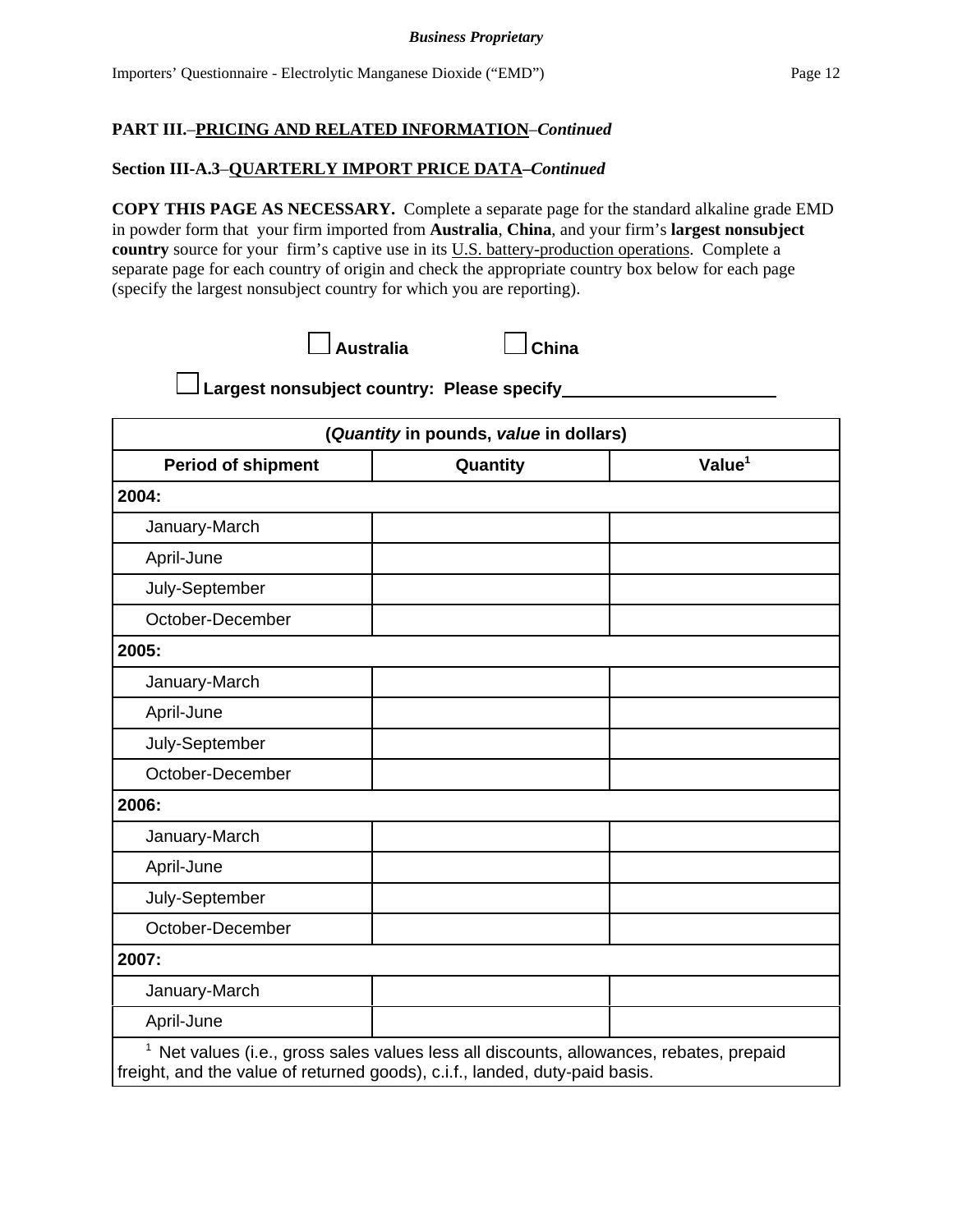#### **Section III-A.4**–**BID PRICE DATA**

COMPLETE THIS SECTION ONLY IF YOUR FIRM IS A U.S. PRODUCER OF BATTERIES, AND IMPORTS OR <u>PURCHASES</u> EMD PRODUCT 1<sup>2</sup> (REGARDLESS OF COUNTRY OF ORIGIN, INCLUDING THE UNITED STATES) FOR CAPTIVE USE.

This section requests competing bid price information submitted to your firm for your EMD product 1 requirements for shipments that it received during January 2004-June 2007. For each bid request for product 1, please specify the contract period and description of the product 1 product and provide the information requested in the table on the following page. Copy the table as necessary to report bid price information for each combination of contract period and product 1 description specified in your firm's bid requests covering your firm's EMD product 1 requirements shipped during January 2004-June 2007.

<sup>2</sup> Standard alkaline grade electrolytic manganese dioxide in powder form.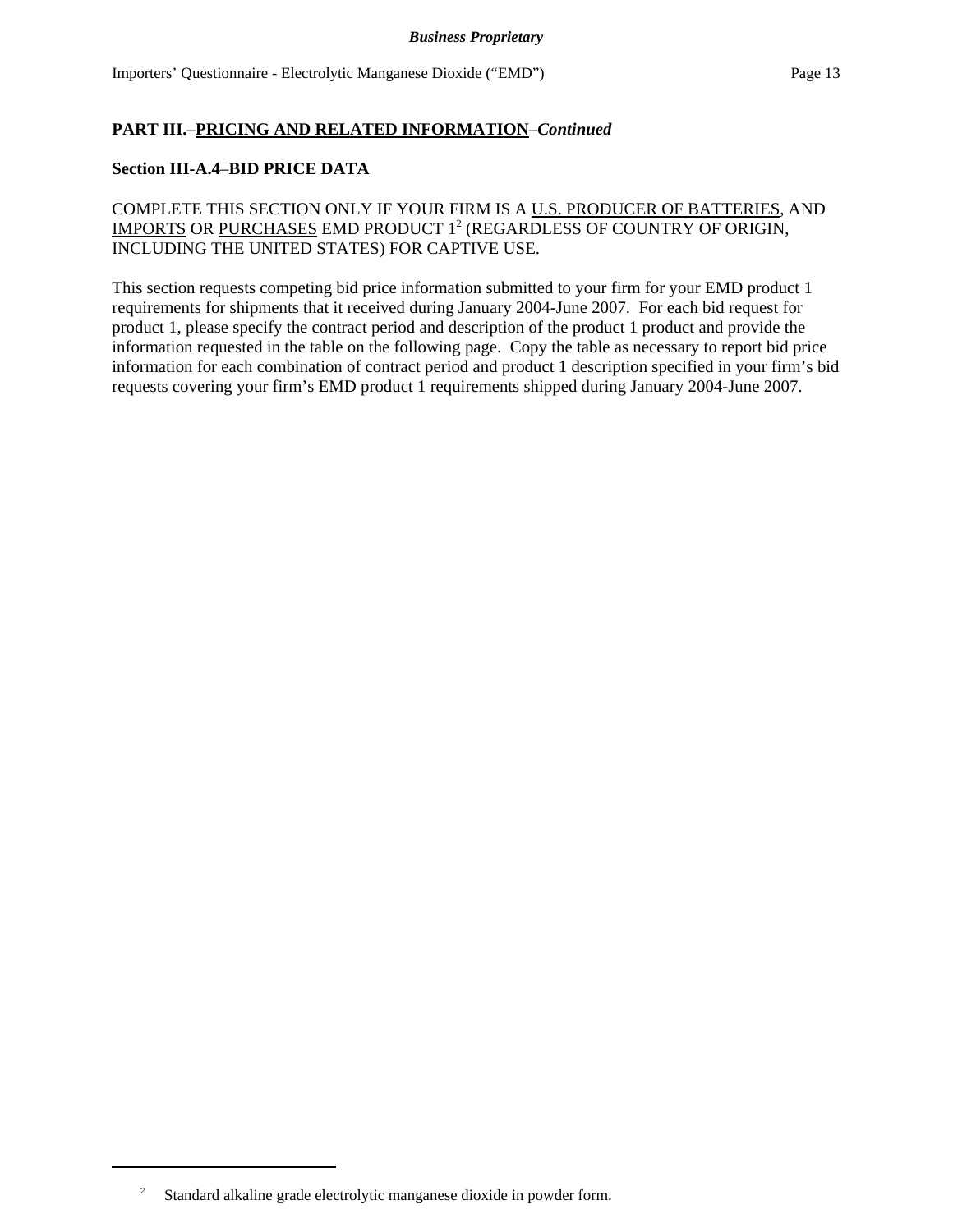## **Section III-A.4**–**BID PRICE DATA–***Continued*

**COPY THIS PAGE AS NECESSARY.** Complete a separate page for each combination of contract period and product 1 description specified in your firm's bid requests for EMD product 1 requirements shipped during January 2004-June 2007. Also copy this page as necessary for more than five suppliers bidding on a single contract and identify the contract period and product 1 description at the top of any continuing pages.

 $\overline{a}$ 

**Contract period Product 1 description**

| Name of bidding firms                                                                                | <b>Initial bid</b> | <b>Final bid</b> | Winning bid(s) |  |
|------------------------------------------------------------------------------------------------------|--------------------|------------------|----------------|--|
| 1.                                                                                                   |                    |                  |                |  |
| <b>Bid date</b>                                                                                      |                    |                  |                |  |
| Country of origin                                                                                    |                    |                  |                |  |
| Total bid value (dollars) <sup>1</sup>                                                               |                    |                  |                |  |
| Total bid quantity (pounds)                                                                          |                    |                  |                |  |
| 2.                                                                                                   |                    |                  |                |  |
| <b>Bid date</b>                                                                                      |                    |                  |                |  |
| Country of origin                                                                                    |                    |                  |                |  |
| Total bid value (dollars) <sup>1</sup>                                                               |                    |                  |                |  |
| Total bid quantity (pounds)                                                                          |                    |                  |                |  |
| 3.                                                                                                   |                    |                  |                |  |
| <b>Bid date</b>                                                                                      |                    |                  |                |  |
| Country of origin                                                                                    |                    |                  |                |  |
| Total bid value (dollars) <sup>1</sup>                                                               |                    |                  |                |  |
| Total bid quantity (pounds)                                                                          |                    |                  |                |  |
| 4.                                                                                                   |                    |                  |                |  |
| <b>Bid date</b>                                                                                      |                    |                  |                |  |
| Country of origin                                                                                    |                    |                  |                |  |
| Total bid value (dollars) <sup>1</sup>                                                               |                    |                  |                |  |
| Total bid quantity (pounds)                                                                          |                    |                  |                |  |
| 5.                                                                                                   |                    |                  |                |  |
| <b>Bid date</b>                                                                                      |                    |                  |                |  |
| Country of origin                                                                                    |                    |                  |                |  |
| Total bid value (dollars) <sup>1</sup>                                                               |                    |                  |                |  |
| Total bid quantity (pounds)                                                                          |                    |                  |                |  |
| <sup>1</sup> Please indicate whether delivered value, U.S. f.o.b. shipping location, or other basis: |                    |                  |                |  |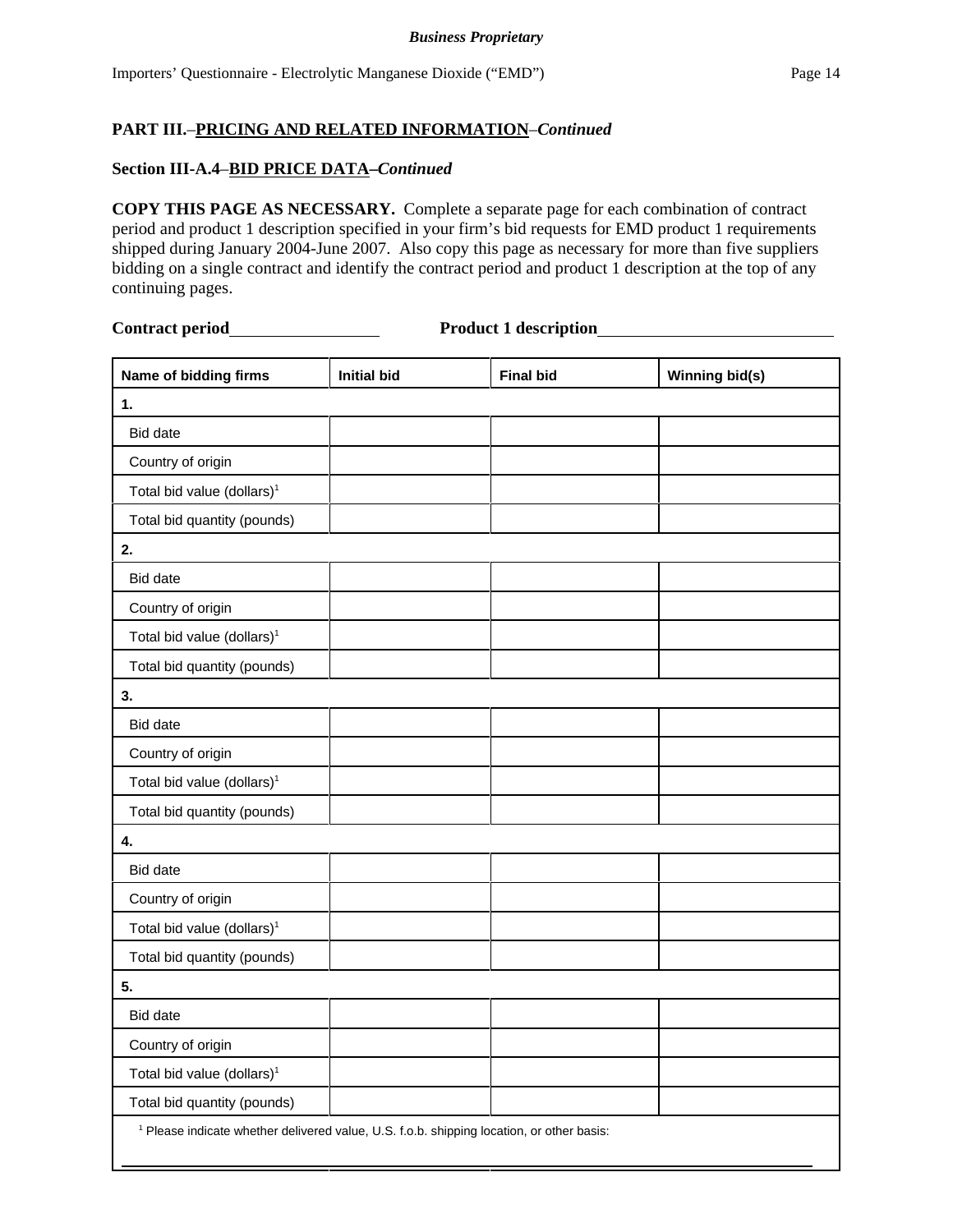# **Section III-A.4**–**BID PRICE DATA–***Continued*

| $III-A.4-1$ | For each combination of contract period and product 1 description for which bid price data<br>were reported, discuss below the reason(s) why the specified winning bidder(s) was/were<br>awarded the contract. Discuss also, to the extent applicable, why any bidders that were not<br>the lowest priced won the bid. Attach additional pages of discussion as needed and identify<br>any additional pages with the question number. |                                                       |  |  |
|-------------|---------------------------------------------------------------------------------------------------------------------------------------------------------------------------------------------------------------------------------------------------------------------------------------------------------------------------------------------------------------------------------------------------------------------------------------|-------------------------------------------------------|--|--|
|             | Contract period<br><u>Contract period</u>                                                                                                                                                                                                                                                                                                                                                                                             |                                                       |  |  |
|             |                                                                                                                                                                                                                                                                                                                                                                                                                                       |                                                       |  |  |
|             | Contract period<br><u>Contract period</u>                                                                                                                                                                                                                                                                                                                                                                                             |                                                       |  |  |
|             |                                                                                                                                                                                                                                                                                                                                                                                                                                       |                                                       |  |  |
|             |                                                                                                                                                                                                                                                                                                                                                                                                                                       | Product 1 description<br><u>Froduct 1</u> description |  |  |
|             |                                                                                                                                                                                                                                                                                                                                                                                                                                       |                                                       |  |  |
|             | Contract period                                                                                                                                                                                                                                                                                                                                                                                                                       |                                                       |  |  |
|             |                                                                                                                                                                                                                                                                                                                                                                                                                                       |                                                       |  |  |
|             |                                                                                                                                                                                                                                                                                                                                                                                                                                       |                                                       |  |  |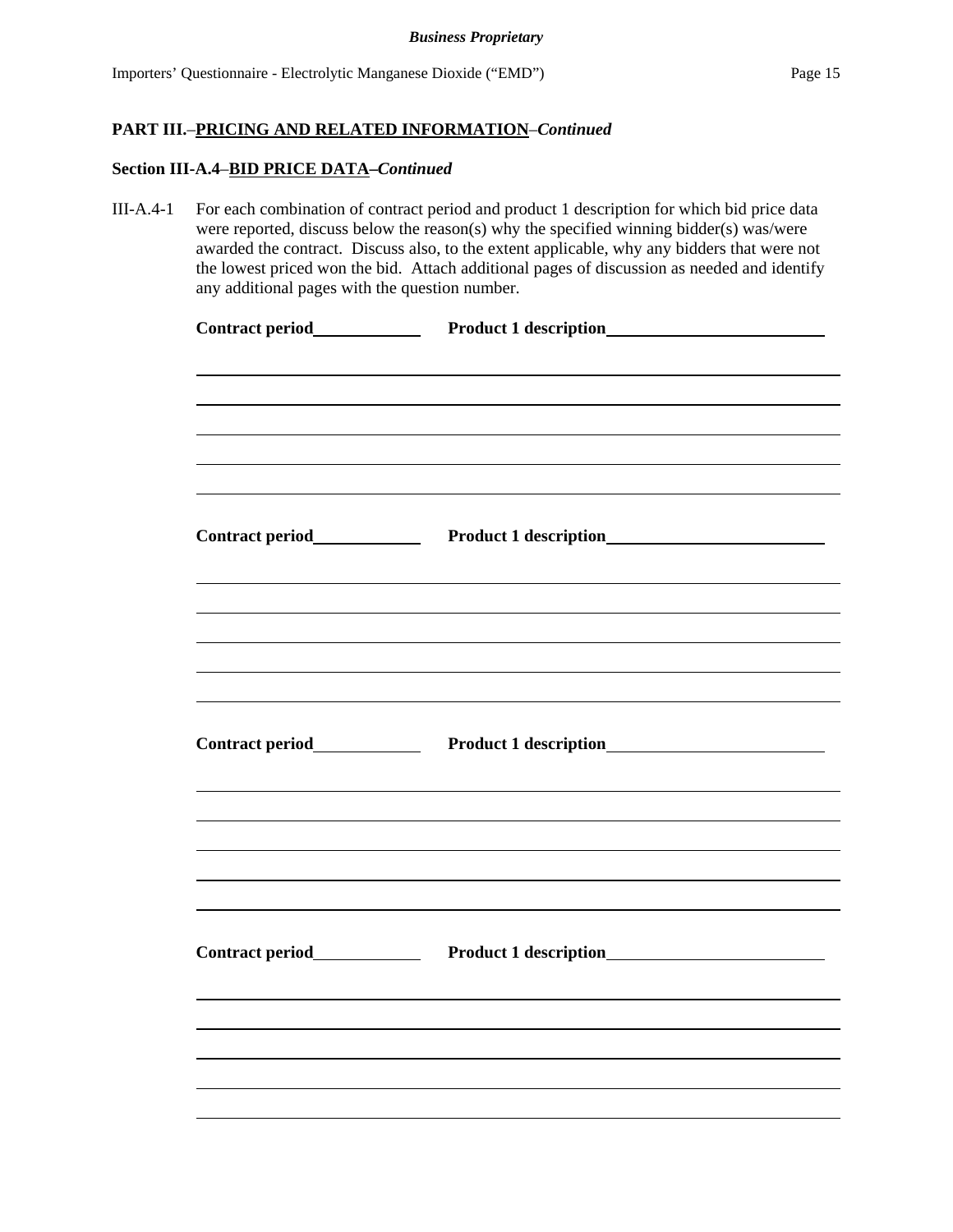# **Section III-A.4**–**BID PRICE DATA–***Continued*

| $III-A.4-2$ | Which suppliers were qualified to sell EMD product 1 to your firm during January 2004-June<br>2007? Please specify the name(s) of the firm(s) and the country of origin of their EMD.                                                                                                                                                     |
|-------------|-------------------------------------------------------------------------------------------------------------------------------------------------------------------------------------------------------------------------------------------------------------------------------------------------------------------------------------------|
| $III-A.4-3$ | Are there any suppliers of EMD product 1 that you are currently trying to qualify?<br>$\Box$ Yes<br>$\Box$ No<br>If yes, please specify the name(s) of the firm(s) and the country of origin of their EMD.                                                                                                                                |
| $III-A.4-4$ | How transferable is qualification among your firm's facilities in different geographical<br>locations using EMD (e.g., if a supplier of EMD is qualified to sell to your facilities in an<br>offshore location, such as Europe, does this mean that this qualification enables it to sell to<br>your U.S. facility(ies))? Please explain. |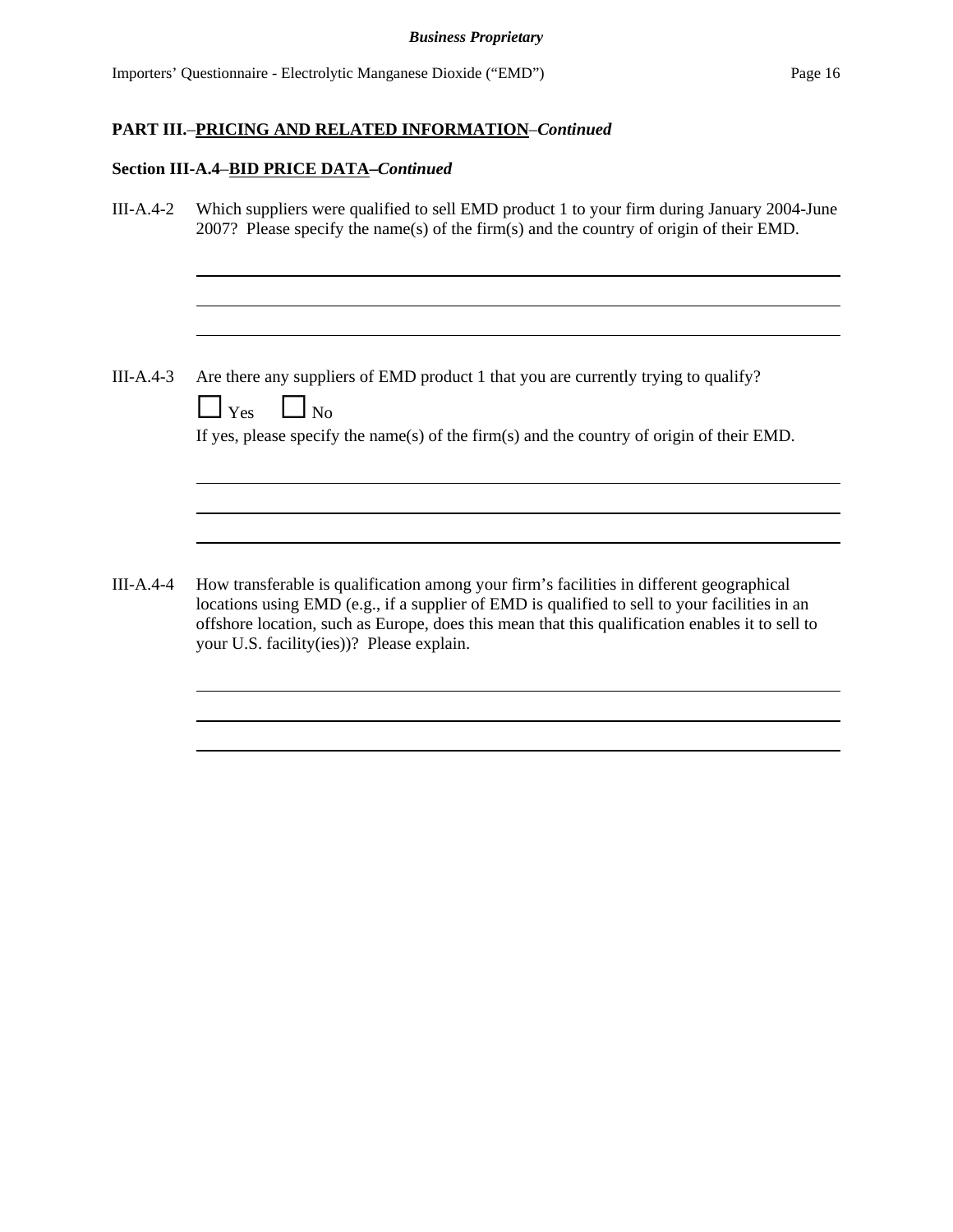## **Section III-B.--PRICE-RELATED QUESTIONS**

## **U.S. importers that sell imported EMD to U.S. customers should answer all questions in Part III.**

# **U.S. importers that captively use their imported EMD, and/or U.S. end users that purchase EMD from U.S. suppliers should answer only questions III-B-13 through III-B-18.**

Unless otherwise instructed, please answer all questions in the rest of part III based on your firm's total U.S. sales of its imported EMD from Australia and China during January 2004-June 2007. If your responses differ by sales to different types of U.S. customers (distributors, end users, or types of end users), or by product specifications of the EMD that you imported from Australia and China, please explain in the margin or attach a separate response. **Please respond fully to the questions and attach additional pages of discussion as needed; identify attached responses with the question number.**

III-B-1. Please estimate the share of your firm's total U.S. commercial shipments quantity during 2006 of its imported EMD from Australia and/or China that was on a (1) long-term basis (multiple deliveries for more than 12 months after the purchase agreement), (2) short-term basis (multiple deliveries up to and including 12 months), and (3) spot sales basis (usually one-time delivery, within 30 days of the purchase agreement). The three different sales bases include both written contracts and verbal agreements.

| Share of U.S. commercial shipments (percent)                                         |        |        |  |
|--------------------------------------------------------------------------------------|--------|--------|--|
| <b>Type of Sale:</b><br><b>Imported from China</b><br><b>Imported from Australia</b> |        |        |  |
| Long-term                                                                            |        |        |  |
| Short-term                                                                           |        |        |  |
| Spot sales                                                                           |        |        |  |
| Total                                                                                | 100.0% | 100.0% |  |

III-B-2. Please discuss the following provisions of your firm's U.S. sales on a typical long-term basis that involved your imported EMD from Australia and/or China.

 $\Box$  Australia  $\Box$  China  $\Box$  Both (Check as approriate)

(a) What is the average duration of a contract?

(b) Can prices be renegotiated during the contract period?

- (c) Does the contract fix quantity, price, or both?
- (d) Does the contract have a meet-or-release provision?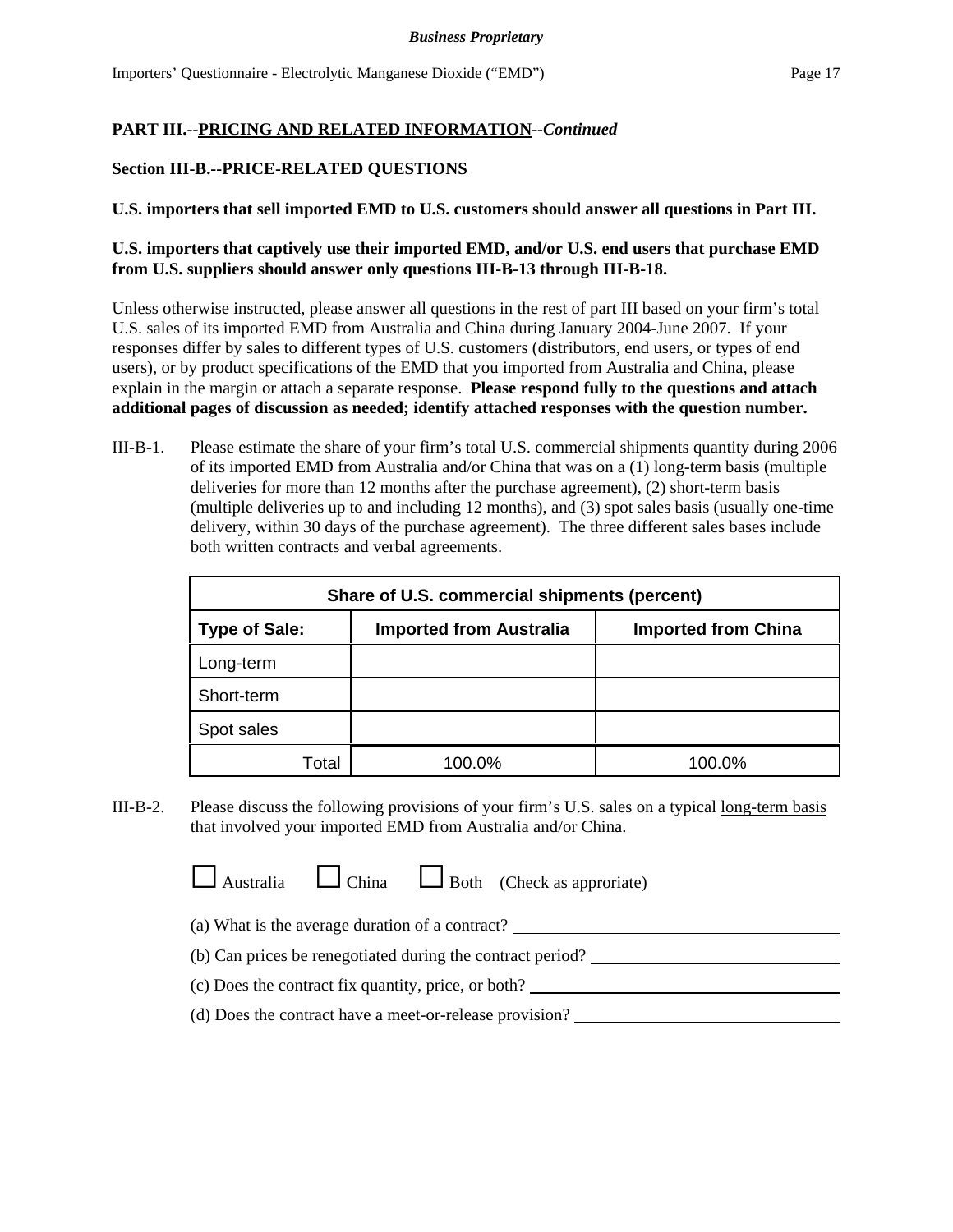#### *Business Proprietary*

#### **PART III.--PRICING AND RELATED INFORMATION--***Continued*

#### **Section III-B.--PRICE-RELATED QUESTIONS**

III-B-3. Please discuss the following provisions of your firm's U.S. sales on a typical short-term basis that involved your imported EMD from Australia and/or China.

| $\Box$ Australia $\Box$ China $\Box$ Both (Check as approviate) |  |  |
|-----------------------------------------------------------------|--|--|
|-----------------------------------------------------------------|--|--|

(a) What is the average duration of a contract?

(b) Can prices be renegotiated during the contract period?

- (c) Does the contract fix quantity, price, or both?
- (d) Does the contract have a meet-or-release provision?
- III-B-4. Please describe below how your firm determines the prices that it charges for <u>long-term</u> and short-term sales of its imported EMD from Australia and/or China and sold to its U.S. customers (e.g., negotiate prices for each transaction, the role of quantity sold in arriving at prices, prices set by your price lists, use of follow-up price quotes, sell EMD bundled with other products you import from China, etc.). If your firm uses/issues price lists, please enclose a copy of the most recent price list, if possible, with your submission; if your price list is large, please submit sample pages. Note if the price list differs by type of customer.

| Australia:                                                                                                                                                                                                                     |  |
|--------------------------------------------------------------------------------------------------------------------------------------------------------------------------------------------------------------------------------|--|
| Long-term: Note that the contract of the contract of the contract of the contract of the contract of the contract of the contract of the contract of the contract of the contract of the contract of the contract of the contr |  |
|                                                                                                                                                                                                                                |  |
| Short-term:                                                                                                                                                                                                                    |  |
|                                                                                                                                                                                                                                |  |
| China:                                                                                                                                                                                                                         |  |
|                                                                                                                                                                                                                                |  |
|                                                                                                                                                                                                                                |  |
| Short-term: Note that the same state of the state of the state of the state of the state of the state of the state of the state of the state of the state of the state of the state of the state of the state of the state of  |  |
|                                                                                                                                                                                                                                |  |
|                                                                                                                                                                                                                                |  |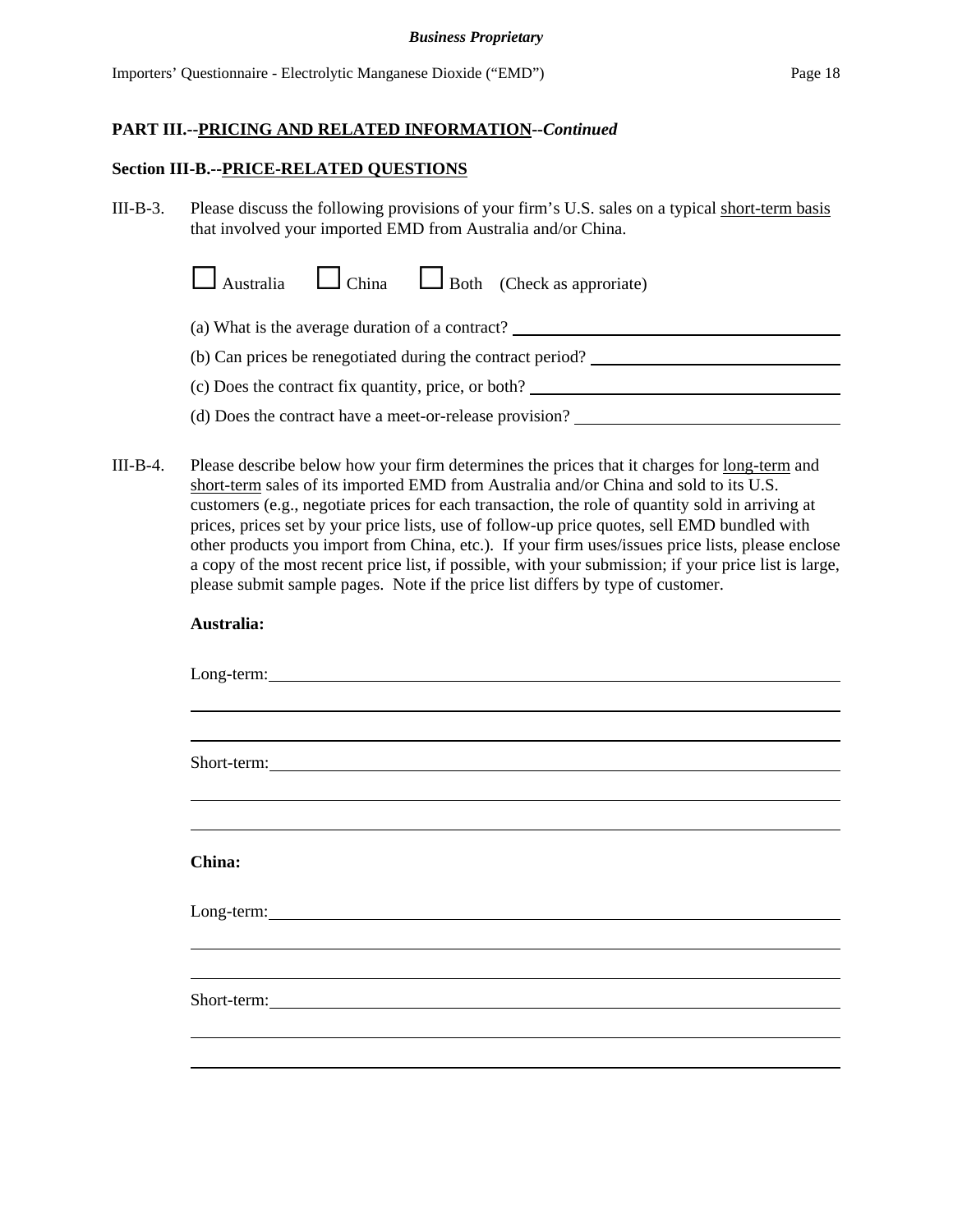#### **Section III-B.--PRICE-RELATED QUESTIONS**

III-B-5. Please explain how your firm establishes prices for U.S. sales of its imported EMD from Australia and/or China on a spot basis.

| Australia: |  |  |
|------------|--|--|
|            |  |  |
|            |  |  |
| China:     |  |  |
|            |  |  |

III-B-6. What were the typical payment terms offered by your firm on sales of its imported EMD imported from Australia and/or China and shipped to U.S. customers during January 2004- June 2007 (e.g., 2/10 net 30 days, net 30 days, etc.)

**Australia:** ? **China:** ?

III-B-7. a) On what basis does your firm typically quote prices of its imported EMD from Australia and/or China to its U.S. customers:

Australia: f.o.b. U.S. warehouse/port of entry \_\_\_\_\_ or delivered \_\_\_\_\_ ? (Check one)

**China:** f.o.b. U.S. warehouse/port of entry or delivered ? (Check one)

b) If f.o.b.--

**Australia:** do your customers typically arrange the freight \_\_\_\_ or does your firm arrange the freight \_\_\_\_? (Check one)

**China:** do your customers typically arrange the freight \_\_\_\_ or does your firm arrange the freight \_\_\_\_? (Check one)

c) If your firm arranges freight on its f.o.b. sales of its imported EMD from Australia and/or China, does it--

Australia: typically prepay the freight \_\_\_\_\_ or send the products freight collect \_\_\_\_? (Check one)

**China:** typically prepay the freight \_\_\_\_ or send the products freight collect \_\_\_\_? (Check one)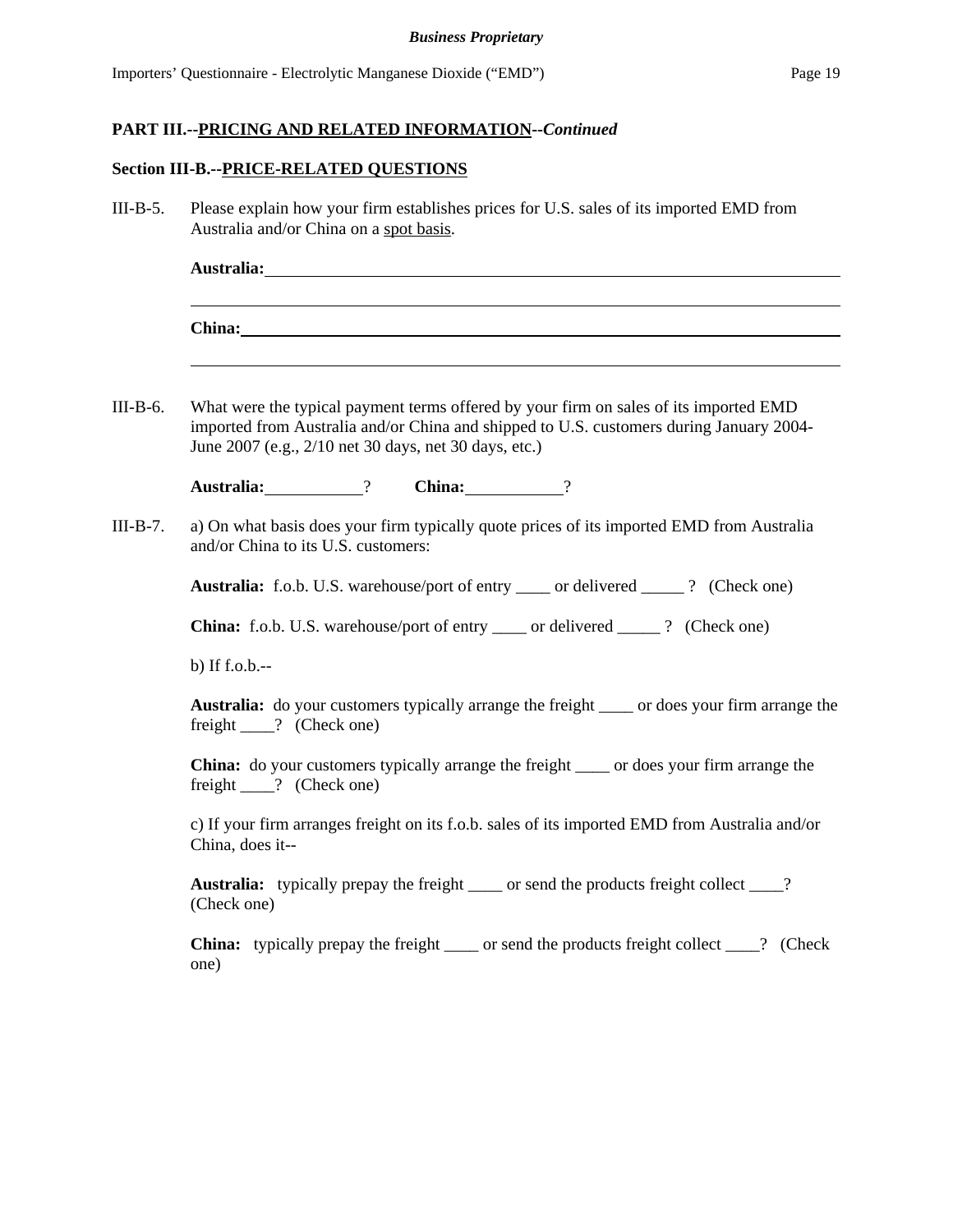#### **Section III-B.--PRICE-RELATED QUESTIONS**

III-B-8. Please describe terms of your firm's discount policy, if any (quantity discounts per shipment, annual total volume (quantity or value) based discounts, etc.), on its U.S. sales, during January 2004-June 2007, of its imported EMD from Australia and/or China. Do not include any payment discounts covered in question III-B-6.

| Australia: |  |  |
|------------|--|--|
|            |  |  |
|            |  |  |
| China:     |  |  |

III-B-9. *Report below for your firm's U.S. shipments, during January 2004-June 2007, of its imported EMD from Australia and/or China.*

> a) What was the approximate percentage of the total delivered cost of your firm's subject imported EMD that was accounted for by U.S. inland transportation costs?

| Australia: | percent. | China: | percent. |
|------------|----------|--------|----------|
|------------|----------|--------|----------|

b) Who generally arranged the transportation to your customers' locations?

**Australia:** Your firm or purchaser (check one).

**China:** Your firm or purchaser (check one).

c) What was the approximate percentage of your sales occurred--

**Australia:** within 100 miles of your storage or production facility? percent. 101 to 1,000 miles? percent. Over 1,000 miles? percent.

**China:** within 100 miles of your storage or production facility? \_\_\_\_\_\_ percent. 101 to 1,000 miles? percent. Over 1,000 miles? percent.

III-B-10. Does your firm sell its imported EMD from Australia and/or China over the internet in the U.S. market?

Australia:  $\Box$  No  $\Box$  Yes **China:**  $\Box$  No  $\Box$  Yes

If yes–

Please describe below, noting the estimated share of your firm's total U.S. commercial shipment quantity in 2006 of its imported EMD from Australia and/or from China that was accounted for by internet sales.

| Australia: |  |  |  |
|------------|--|--|--|
|            |  |  |  |

**China:**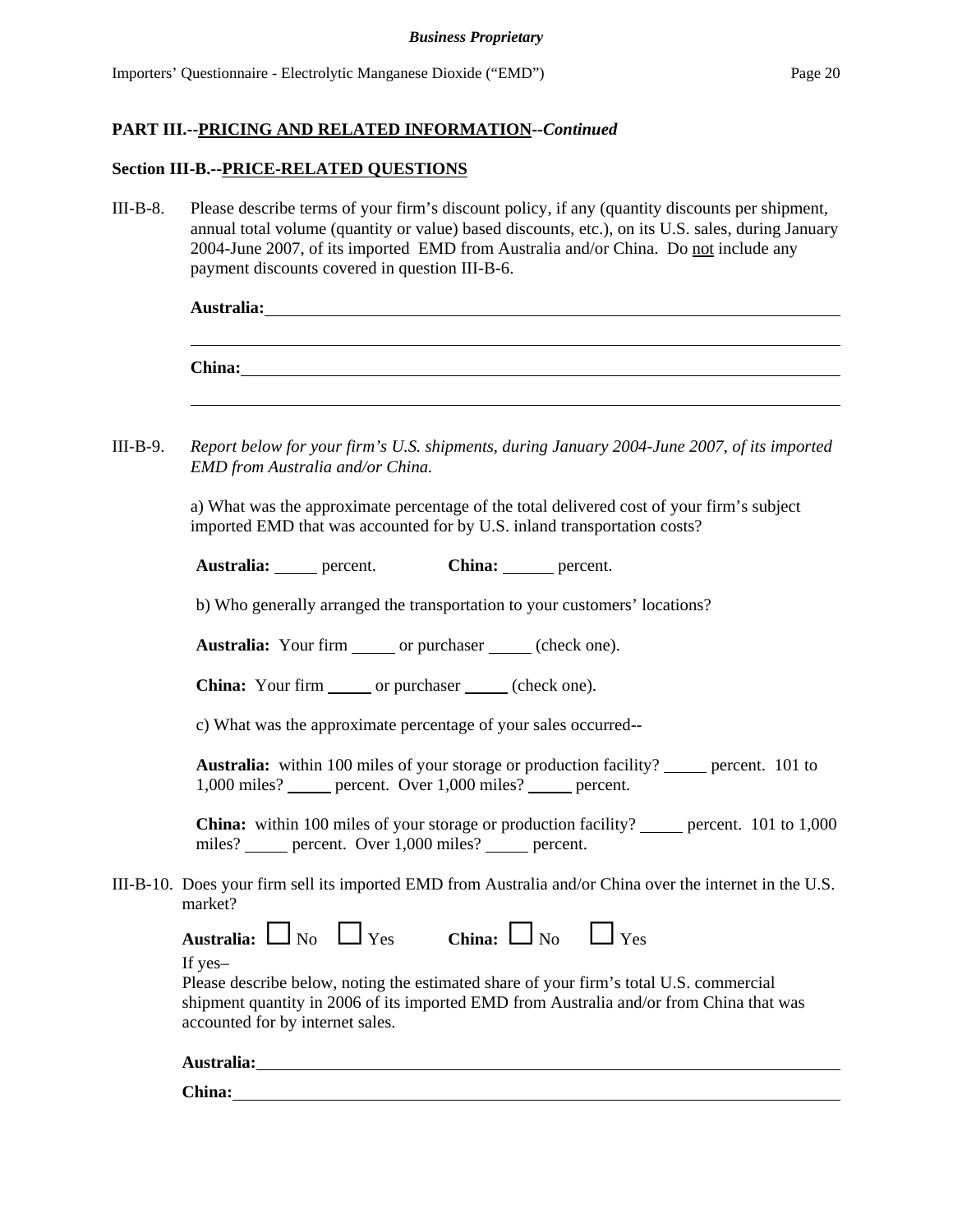#### **Section III-B.--PRICE-RELATED QUESTIONS**

III-B-11. What was the geographic market area in the United States, during January 2004-June 2007, that was served by your firm's imported EMD from Australia and/or China?

#### **Australia:**

| Northeast | Mid-Atlantic                                                  | Midwest           | Southeast |
|-----------|---------------------------------------------------------------|-------------------|-----------|
| Southwest | $\Box$ Rocky Mountains                                        | $\Box$ West Coast | Northwest |
| National  |                                                               | Other (describe)  |           |
|           | Note any changes in your U.S. market area since January 2004. |                   |           |
|           |                                                               |                   |           |
| China:    |                                                               |                   |           |
| Northeast | Mid-Atlantic                                                  | Midwest           | Southeast |
| Southwest | Rocky Mountains U West Coast                                  |                   | Northwest |
| National  |                                                               |                   |           |
|           | Note any changes in your U.S. market area since January 2004. |                   |           |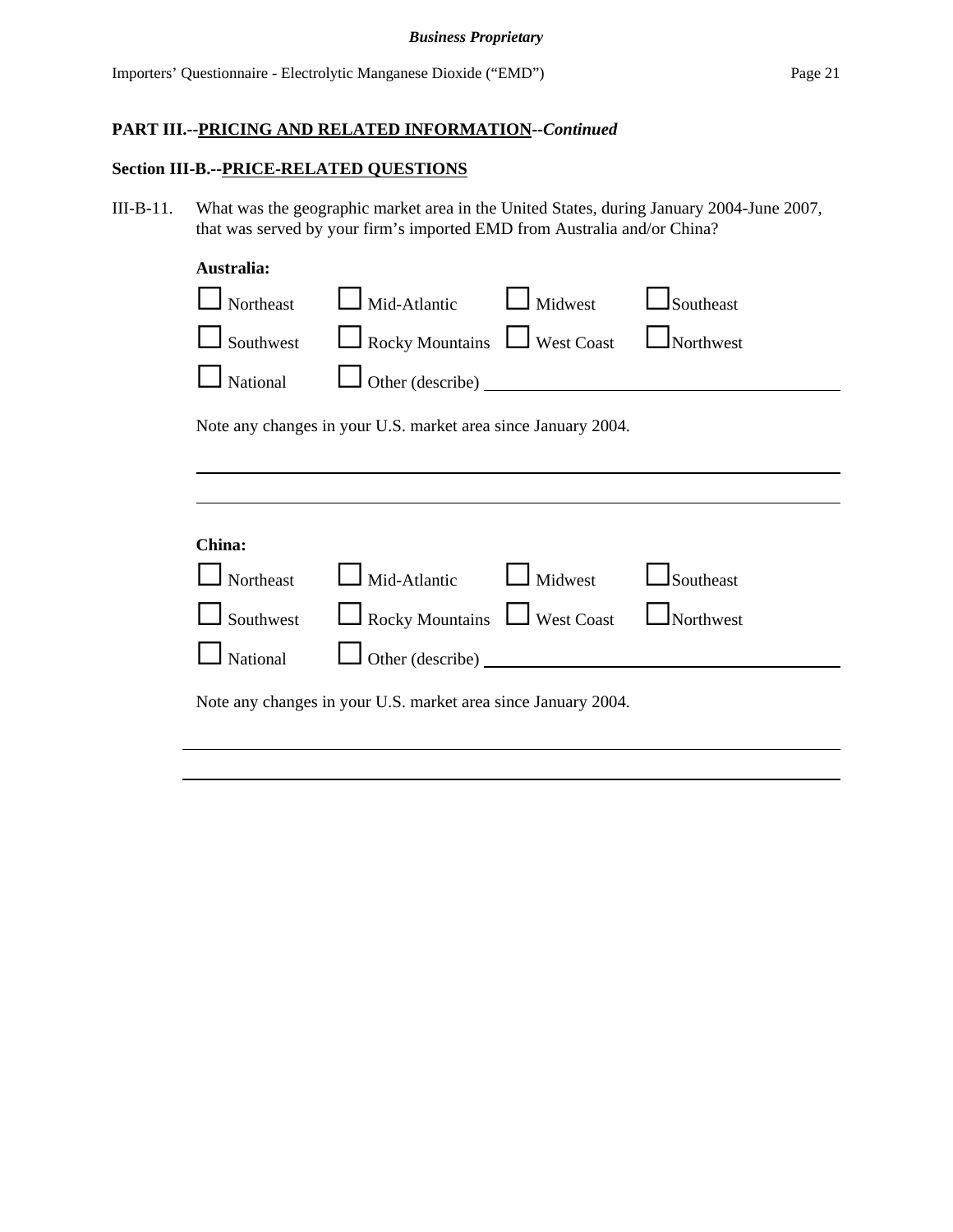### **Section III-B.--PRICE-RELATED QUESTIONS**

III-B-12. a) What was the average lead time (in days) between your U.S. customers' orders and the date of delivery for your firm's 2006 U.S. shipments of its imported EMD from Australia and/or China, from (1) its U.S. inventory, and, if applicable, (2) directly from Australian/Chinese production or inventory? Also report the percentage share of your 2006 U.S. shipments that were from U.S. inventory and directly from Chinese production.

| <b>Source</b>                               | Share of 2006 U.S.<br>shipments quantity | <b>Lead time</b> |
|---------------------------------------------|------------------------------------------|------------------|
| <b>Australian EMD:</b>                      |                                          |                  |
| From U.S. inventory                         |                                          |                  |
| Direct from Australian production/inventory |                                          |                  |
| <b>Total</b>                                | 100%                                     |                  |
| <b>Chinese EMD:</b>                         |                                          |                  |
| From U.S. inventory                         |                                          |                  |
| Direct from Chinese production/inventory    |                                          |                  |
| <b>Total</b>                                | 100%                                     |                  |

b) Have the average lead times changed since January 2004?

**Australia:** Yes No (Check one) **China:** Yes No (Check one)

If yes, note dates of any changes and explain how and why lead times changed and the significance it had on your ability to compete with the U.S.-produced EMD (respond separately for lead times from U.S. inventory and direct from Australian and/or Chinese production).

**Australia:**

**China:**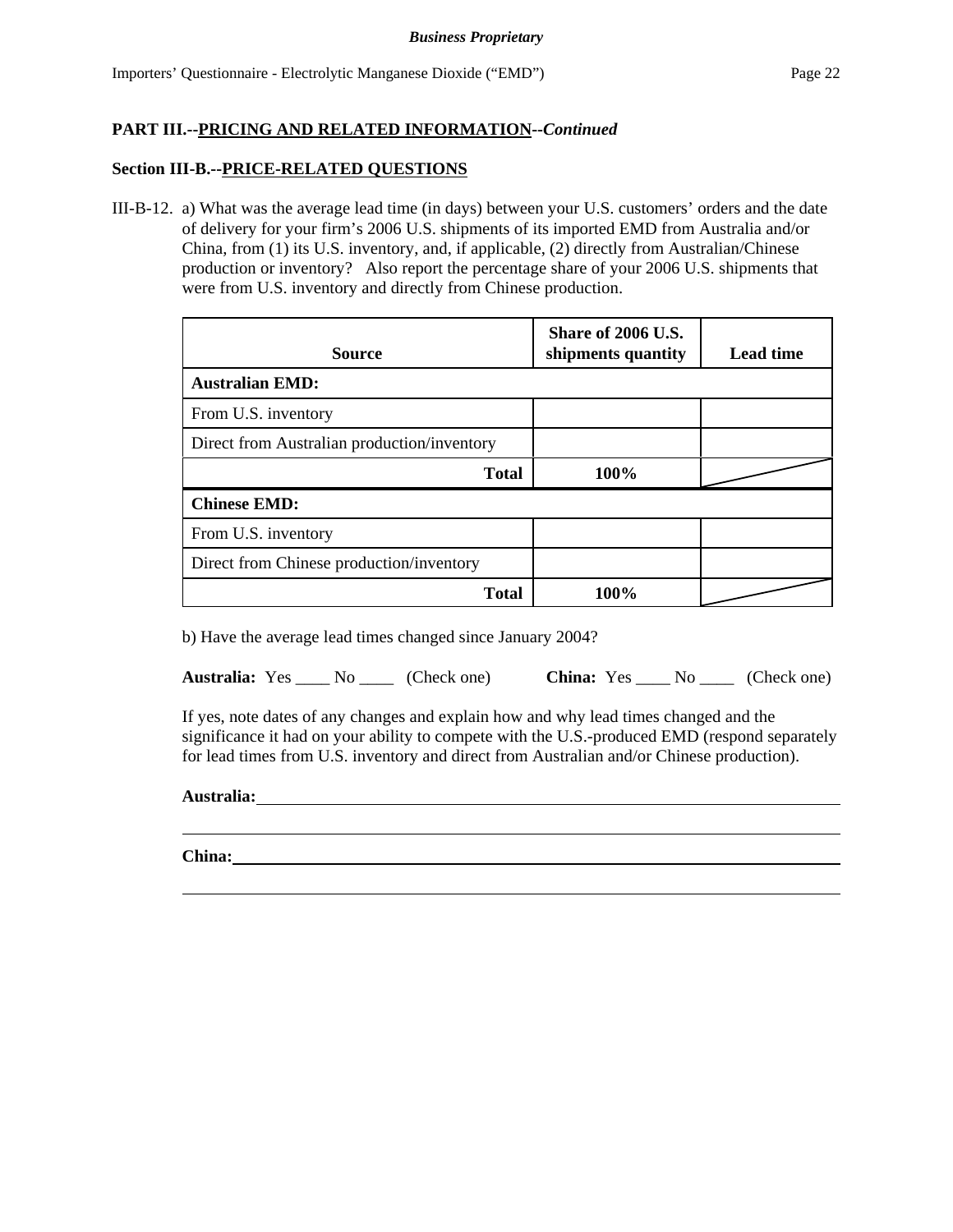#### **Section III-B.--PRICE-RELATED QUESTIONS**

BOTH U.S. IMPORTERS THAT SELL THEIR IMPORTED EMD TO U.S. CUSTOMERS AND U.S. IMPORTERS THAT IMPORT EMD FOR THEIR CAPTIVE CONSUMPTION SHOULD COMPLETE QUESTIONS III-B-13 THROUGH III-B-18.

III-B-13. Have there been any significant changes in the product range or marketing of EMD in the United States since January 2004?

| $N_{\Omega}$ |  | <b>KT</b><br>Yes |
|--------------|--|------------------|
|--------------|--|------------------|

If yes--Please describe below any such changes, the time periods any such changes occurred, and the impact such changes had on your firm's U.S. sales/purchase prices and quantities of its imported EMD from Australia and/or China.

**Australia:**

| China: |  |  |  |
|--------|--|--|--|
|        |  |  |  |

III-B-14. Based on your firm's two largest U.S. sales of its imported EMD from Australia and/or China to domestic customers during January 2004-June 2007, or, if an end user, its two largest captive import shipments of the subject product during this period, identify, to the extent possible, the principal end-use product associated with each sale and the percentage share of the total cost to produce the end product accounted for by EMD.

| Australia:<br>End use product | <b>Share of total cost accounted for by EMD (percent)</b> |
|-------------------------------|-----------------------------------------------------------|
| China:<br>End use product     | Share of total cost accounted for by EMD (percent)        |
|                               |                                                           |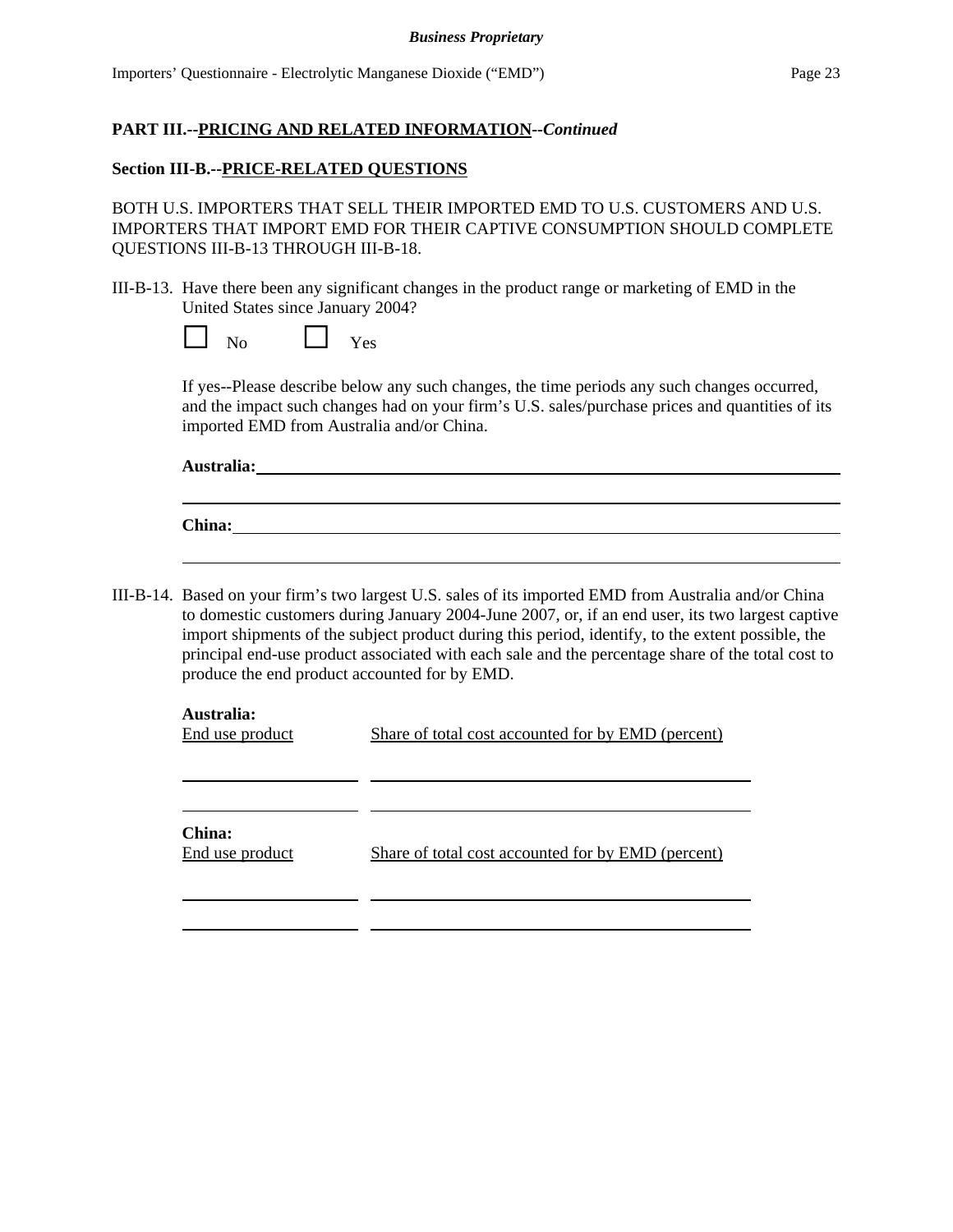#### **Section III-B.--PRICE-RELATED QUESTIONS**

III-B-15. How has the demand for EMD in the United States and outside the United States, if known, changed since January 1, 2004? What principal factors affected any changes in demand?

#### a) **United States:**

| Increased                       | $\Box$ Unchanged | $\Box$ Decreased                                 | $\Box$ Fluctuated                                                                             |
|---------------------------------|------------------|--------------------------------------------------|-----------------------------------------------------------------------------------------------|
|                                 |                  |                                                  |                                                                                               |
|                                 |                  |                                                  |                                                                                               |
|                                 |                  |                                                  |                                                                                               |
| the United States)<br>Increased |                  | Unchanged <b>L</b> Decreased <b>L</b> Fluctuated | b) Outside the United States: (Specify below the countries/areas that you refer to outside of |
|                                 |                  |                                                  |                                                                                               |
|                                 |                  |                                                  |                                                                                               |
|                                 |                  |                                                  |                                                                                               |
|                                 |                  |                                                  |                                                                                               |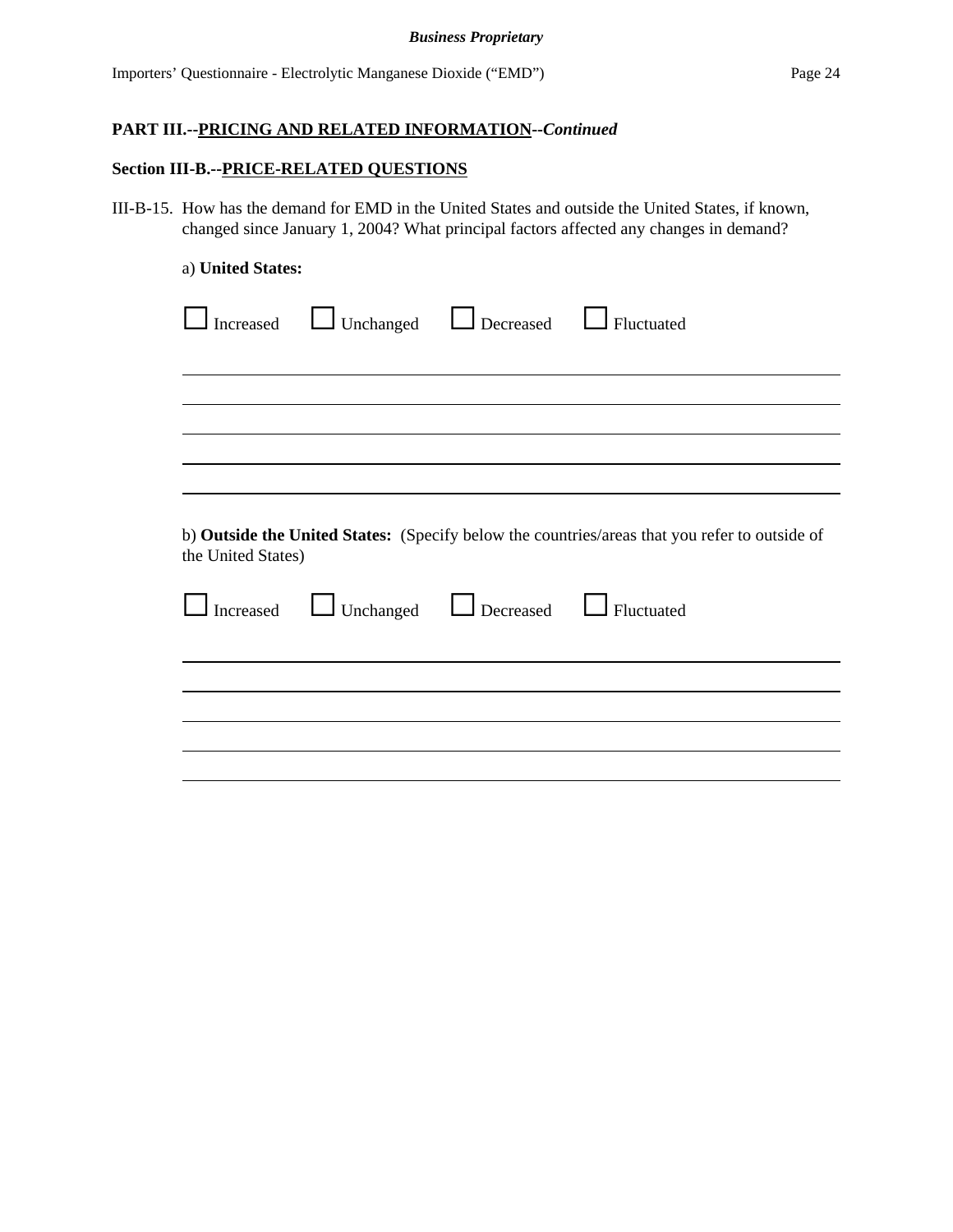## **Section III-B.--PRICE-RELATED QUESTIONS**

*Substitution in demand refers to products that can, based on market price considerations and consumer /industrial user preferences/technical requirements, reasonably be expected to substitute for each other when the price of one product changes vis-a-vis the price of the other product–some consumers/ industrial users may require greater price changes than others before they switch among the alternative products.*

*Discuss substitution in demand in the U.S. market between EMD and alternative products in the following question.*

III-B-16. a) Please list in descending order of importance the top two products that may substitute for EMD, or vice-a-versa, in the U.S. market, based on your firm's experience during January 2004-June 2007, and show the type of EMD product for which each alternative product is the most probable substitute.

| <u>.</u> |  |  |  |
|----------|--|--|--|

b) For each possible substitute product-pair listed, please note the most likely principal application(s)/end-use product(s) in which they may substitute for each other.

- 1.
- 2.

c) To what extent do changes in the relative prices of the substitute product-pairs affect the price or quantity of the EMD product? What is the time lag for any such impact and does this vary by type of EMD or final end-use?

1. 

2.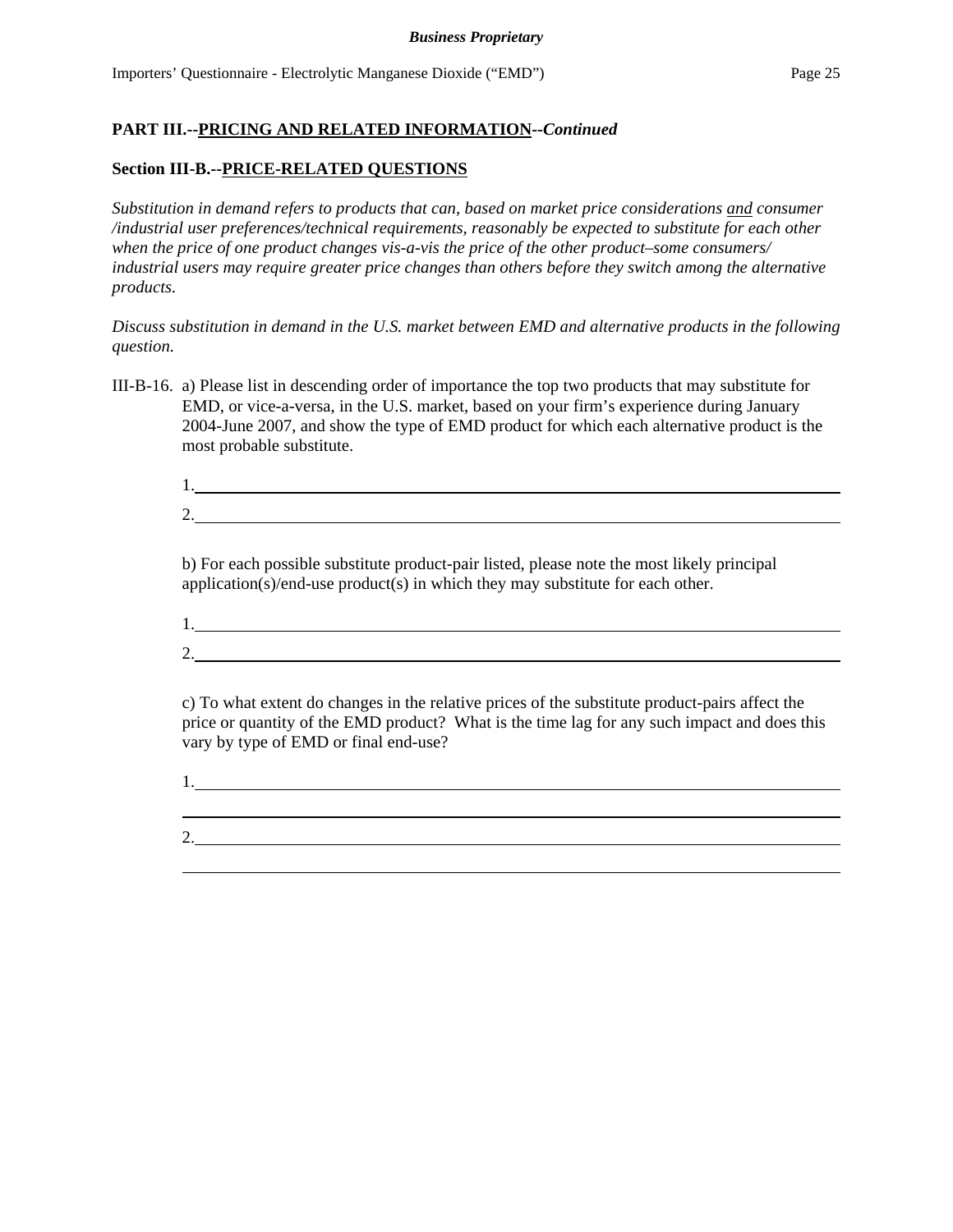#### **Section III-B.--PRICE-RELATED QUESTIONS--***Continued*

III-B-17. Are all types of EMD produced in the United States, imported from Australia, China, and imported from other countries used interchangeably (i.e., can they physically be used in the same applications)? Please indicate below, using "A" to indicate that the products from a specified countrypair are *always* interchangeable, "F" to indicate that the products are *frequently* interchangeable,"S" to indicate that the products are *sometimes* interchangeable,"N" to indicate that the products are *never* interchangeable, and "0" to indicate *no familiarity* with products from a specified country-pair.<sup>1</sup>

| Country-pair                                                                                                  | United<br><b>States</b>                                                                                                 | Australia | China | Japan | South Africa | Other<br>countries |
|---------------------------------------------------------------------------------------------------------------|-------------------------------------------------------------------------------------------------------------------------|-----------|-------|-------|--------------|--------------------|
| <b>United States</b>                                                                                          |                                                                                                                         |           |       |       |              |                    |
| Australia                                                                                                     |                                                                                                                         |           |       |       |              |                    |
| China                                                                                                         |                                                                                                                         |           |       |       |              |                    |
| Japan                                                                                                         |                                                                                                                         |           |       |       |              |                    |
| South Africa                                                                                                  |                                                                                                                         |           |       |       |              |                    |
| that limit or preclude interchangeable use. Also, identify any "other" countries included in the comparisons. | <sup>1</sup> For any country-pair producing EMD which is sometimes or never interchangeable, please explain the factors |           |       |       |              |                    |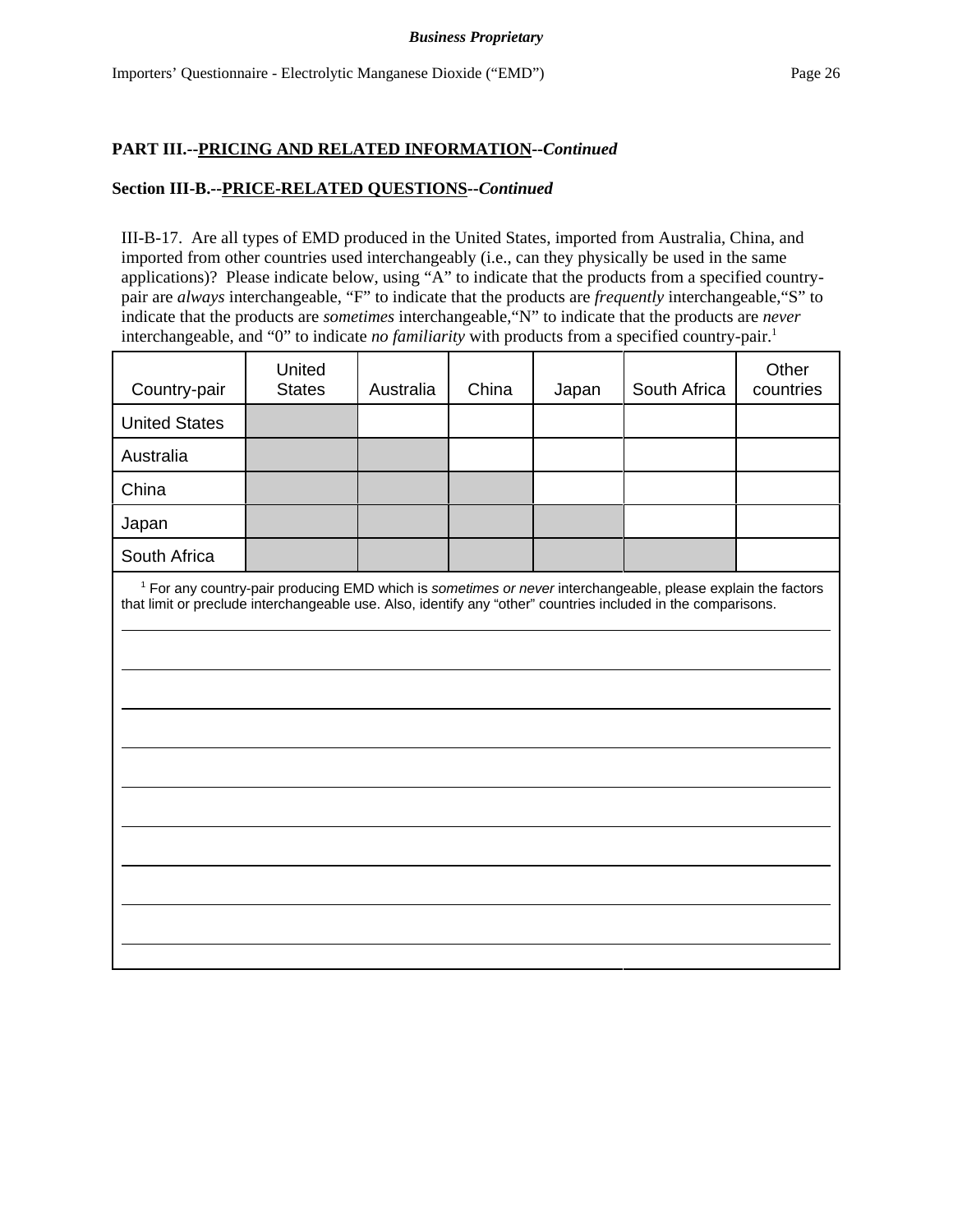#### **Section III-B.--PRICE-RELATED QUESTIONS--***Continued*

III-B-18. Are differences other than price (i.e., quality, availability, transportation network, product range, technical support, etc.) between EMD produced in the United States, imported from Australia, China, and imported from other countries a significant factor in your firm's sales of the U.S.-produced products? Please indicate below, using "A" to indicate that such differences are *always* significant, "F" to indicate that such differences are *frequently* significant,"S" to indicate that such differences are *sometimes* significant,"N" to indicate that such differences are *never* significant, and "0" to indicate *no familiarity* with products from a specified country-pair.<sup>1</sup>

| Country-pair                                                                                                                                                                                                                                                                                                                                  | United<br><b>States</b> | Australia | China | Japan | South Africa | Other<br>countries |
|-----------------------------------------------------------------------------------------------------------------------------------------------------------------------------------------------------------------------------------------------------------------------------------------------------------------------------------------------|-------------------------|-----------|-------|-------|--------------|--------------------|
| <b>United States</b>                                                                                                                                                                                                                                                                                                                          |                         |           |       |       |              |                    |
| Australia                                                                                                                                                                                                                                                                                                                                     |                         |           |       |       |              |                    |
| China                                                                                                                                                                                                                                                                                                                                         |                         |           |       |       |              |                    |
| Japan                                                                                                                                                                                                                                                                                                                                         |                         |           |       |       |              |                    |
| South Africa                                                                                                                                                                                                                                                                                                                                  |                         |           |       |       |              |                    |
| $1$ For any country-pair for which factors other than price always or frequently are a significant factor in your<br>firm's sales of U.S.-produced EMD, identify the country-pair, the type of EMD, and report the advantages or<br>disadvantages imparted by such factors. Also, identify any "other" countries included in the comparisons. |                         |           |       |       |              |                    |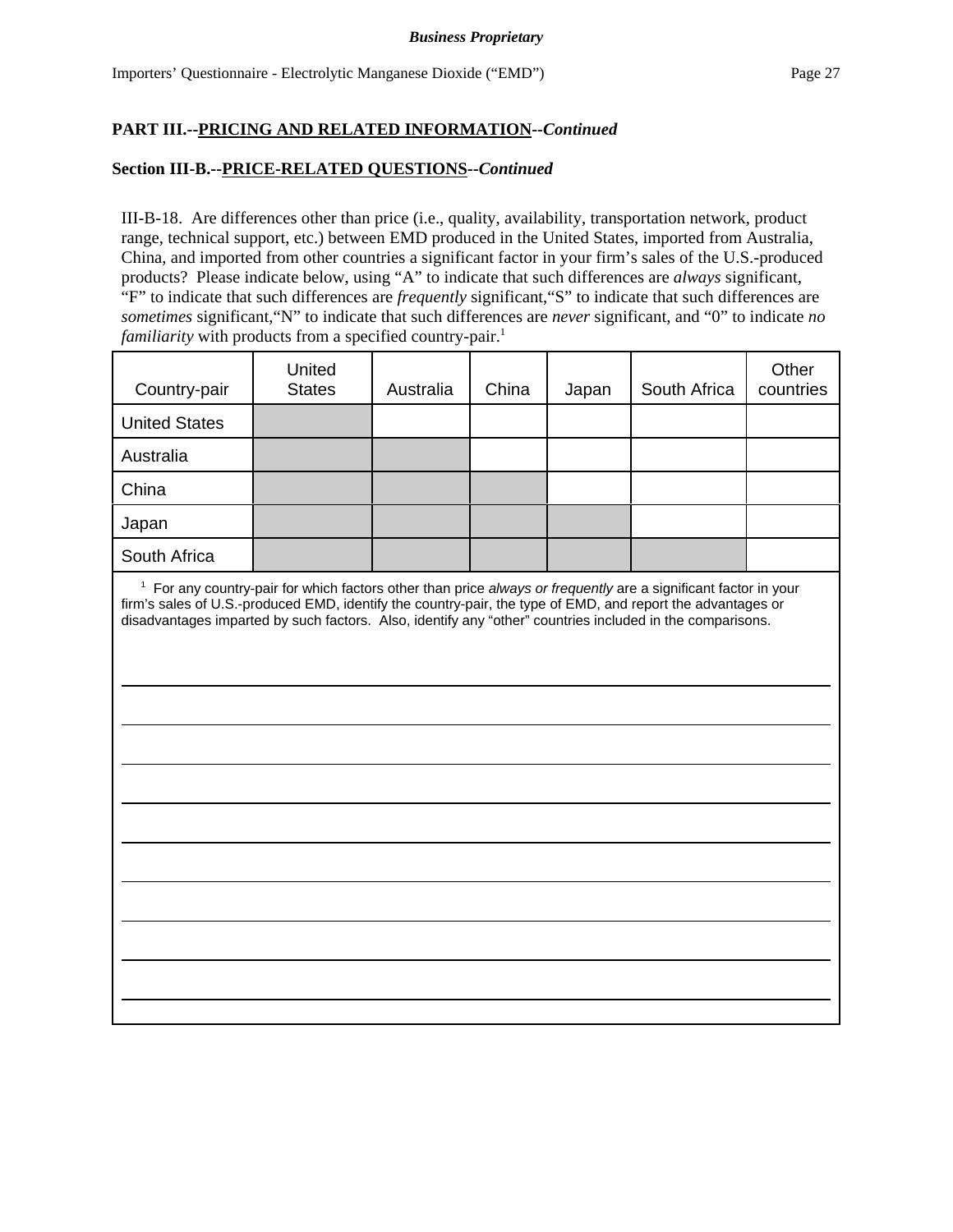## **Section III-C.**–**CUSTOMER IDENTIFICATION**

III-C-1. Please provide the names and addresses of your firm's 10 largest U.S. customers for EMD imported from **Australia** during January 2004-June 2007. Please also provide the name and telephone number of a contact person and the percentage share of the quantity (based on short tons) of your firm's total U.S. sales of its imported EMD from **Australia** that each of these customers accounted for in 2006. For any customers related to your firm, place an R by the name of each such customer.

| No.                     | <b>Customer's name</b> | Street address (not P.O.<br>box), city, state, and zip<br>code | Contact person | Area code and<br>telephone number | Share of<br>2006 sales<br>(%) |
|-------------------------|------------------------|----------------------------------------------------------------|----------------|-----------------------------------|-------------------------------|
| $\mathbf 1$             |                        |                                                                |                |                                   |                               |
| $\mathbf 2$             |                        |                                                                |                |                                   |                               |
| $\mathbf{3}$            |                        |                                                                |                |                                   |                               |
| $\overline{\mathbf{4}}$ |                        |                                                                |                |                                   |                               |
| $5\phantom{.0}$         |                        |                                                                |                |                                   |                               |
| $\bf 6$                 |                        |                                                                |                |                                   |                               |
| $\overline{7}$          |                        |                                                                |                |                                   |                               |
| $\pmb{8}$               |                        |                                                                |                |                                   |                               |
| $\boldsymbol{9}$        |                        |                                                                |                |                                   |                               |
| $10$                    |                        |                                                                |                |                                   |                               |